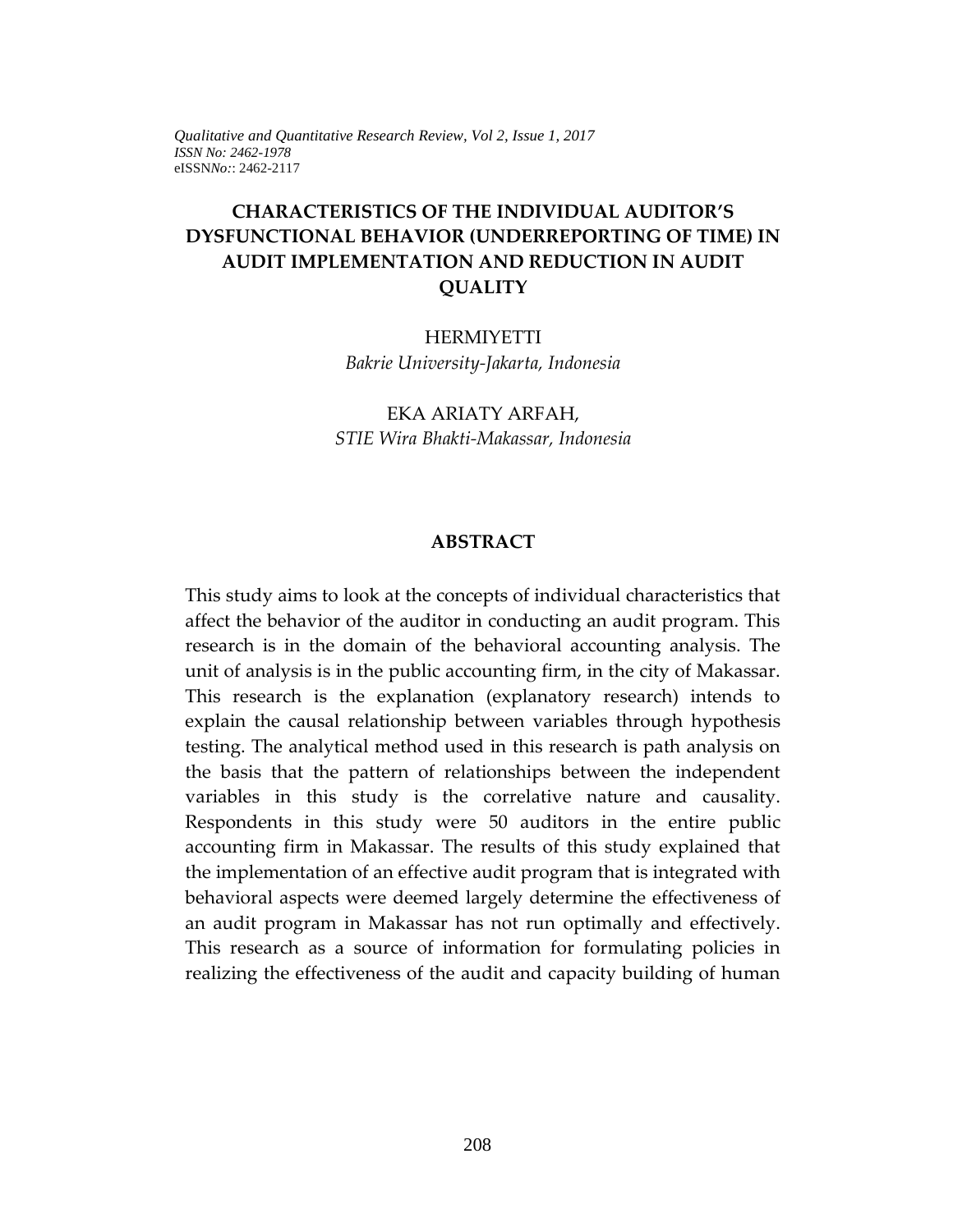resources for the auditor at KAP, so as to provide reasonable assurance to users of financial statements (stakeholders).

Keywords: Behavioral Accounting, Individual Characteristics, Dysfunctional Behavior, Reduction of Quality Audit.

#### **INTRODUCTION**

#### **Background**

As the professional services provider of financial statements analyzer, an auditor faces a lot of challenges in his work. Nevertheless, public confidence in auditing financial statements highly dependent on the quality of audits produced KAP. Certainly the authenticity is related to the position of auditor, as an independent person. Independent attitude of the auditor's often creates conflict with the interests of client who have hired and paid by the client. A rejection of the request of the client could end up with the dismissal and of course this is very much detrimental to an auditor. . The temptation of money comes in between integrity and independent auditing. Practices of fraud committed between auditors and their clients are a serious ethical and professional problem because it directly affects public confidence.

Behavior of auditors should be morally justifiable. Auditor with strong ethical foundation will be able to avoid conflicts since the audit solution is detrimental to the community. Perry, a philosopher, states that morality is a solution to the problems caused by the conflict, namely the conflict between the parties who have similar interests or a different (Perry, 1954 in French & Allbright, 1998). Someone who believes the success or failure that happened to be in control is said to have internal locus of control, on the other hand people who believe the success or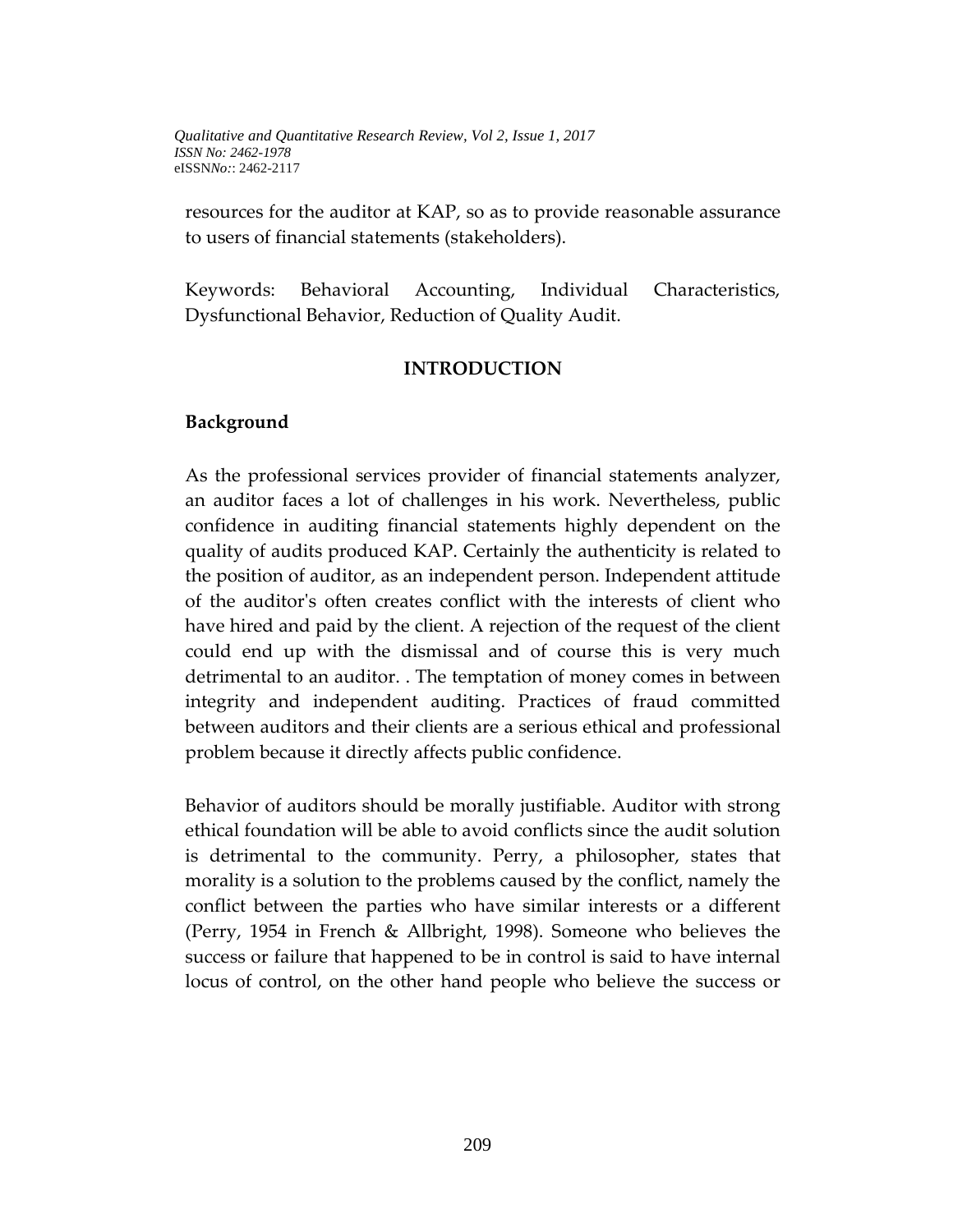failure they experienced is determined by external factors (beyond their control) is said to have external locus of control (Lefcourt, 1982). Performing audit procedures careful and thorough audit program as outlined in helping the firm to be able to produce quality audit services (Malone & Robert, 1996). However, there is the threat of loss of quality audit as a result of dysfunctional audit actions are sometimes carried auditors in completing the audit assignment. Audit dysfunctional behavior is any action that auditors in the implementation of the audit program to reduce or degrade the quality of audits, directly or indirectly (Otley & Pierce, 1996).

The characteristics of individual auditors studied are locus of control and ethical commitment to his profession as an auditor. It is argued that the theoretical and empirical implications to the study influence the individual characteristics of the auditor on the trend of dysfunctional audit perform actions during audit program, which is linked to the locus of control and code of ethical conduct. Tsui and Gul (1996) found that the interaction between locus of control and ethical considerations influence the behavior of the auditor. Such results explicitly recognize the effect of locus of control and account of the ethical-stand of auditor in providing better explanation for the differences in ethical decisionmaking, which further affected by the auditor's personality and cognitive style. This supports the notion that the locus of control and the ethical code of conduct can influence the perception and behavior of auditors in the implementation of the audit program and the tendency of dysfunctional audit, in completing the audit assignment.

In general, the organizational structure of KAP arranged hierarchically organized as follows; junior, senior, supervisors, managers, and partners (Setiawan and Ghozali, 2006). Auditor KAP started his career as a junior auditor, and if it meets the criteria can then be promoted to a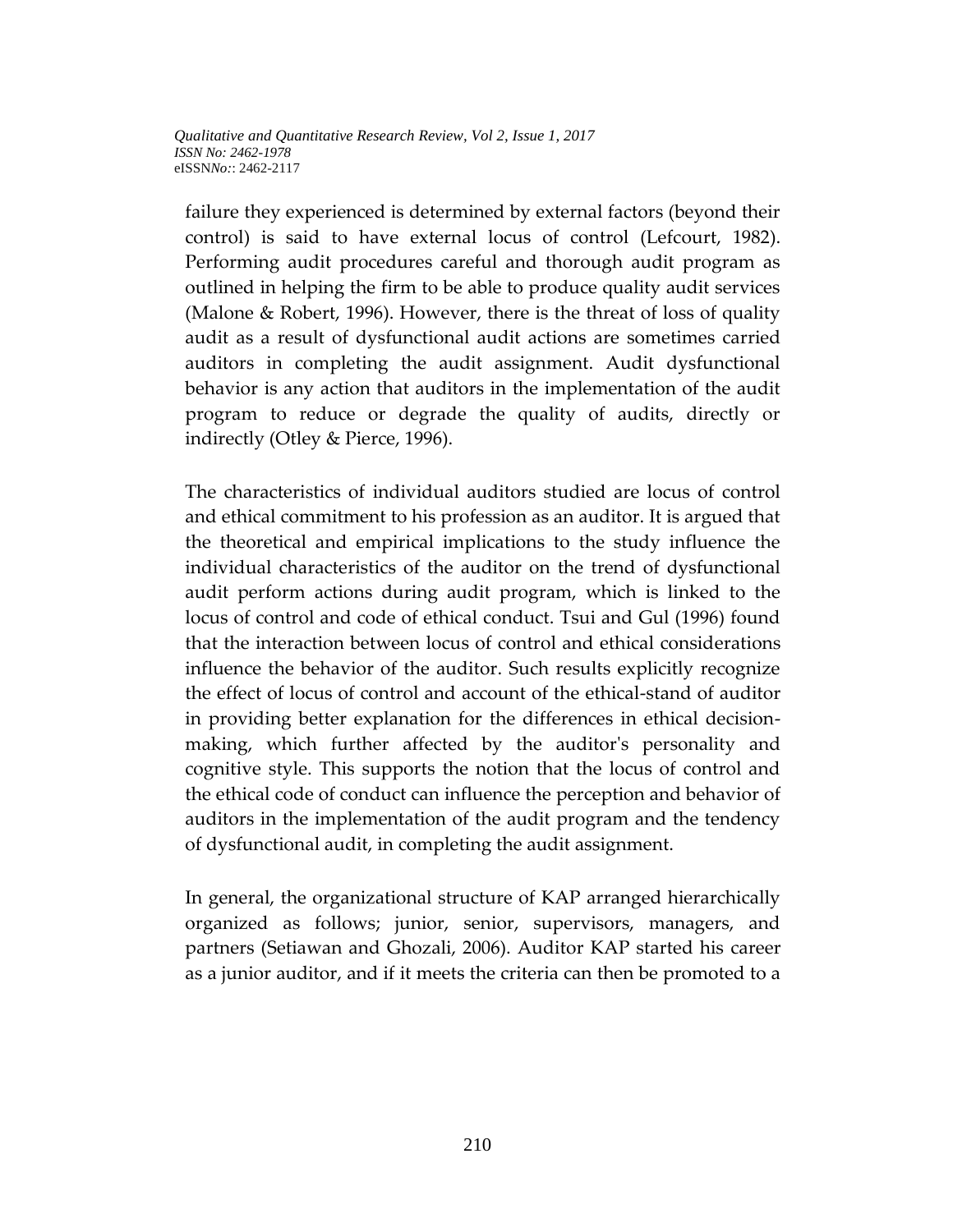higher level. Auditor partner is the party responsible for all activities of KAP. When compared with the position of the individual in the business structure of the organization, junior and senior auditor with employees occupying similar positions lower level, while the auditor supervisors, managers, and partners of the equivalent of middle and top level managers (Joseph, 2001). Furthermore, this study examines the characteristics of individual auditors (internal locus of control, ethical code of conduct) and dysfunctional behavior audit and audit quality reduction behavior.

### **LITERATURE REVIEW**

#### **Definition of Locus of Control**

One variable that distinguishes a person's personality with others is the locus of control or the control center. The concept of locus of control is widely used in behavioral research to explain differences in individual behavior in organizational settings. Locus of control individual reflects the level of a person's beliefs about the extent of behavior or actions that they do affect the success or failure they experienced. Lefcourt (1982) states individuals with an internal locus of control believe that the success or success in life is within their control. Conversely, individuals with external locus of control believe that the success or success in life beyond their control. Thus, the perspective and actions that have the individual in the face of identical conditions may vary depending upon the locus of control of the individual concerned. In the psychology literature indicated some differences in individual behavior resulting from the locus of control individuals.

Research on the relationship locus of control with dysfunctional audit behavior is still scarce and inconclusive. Results of research Malone and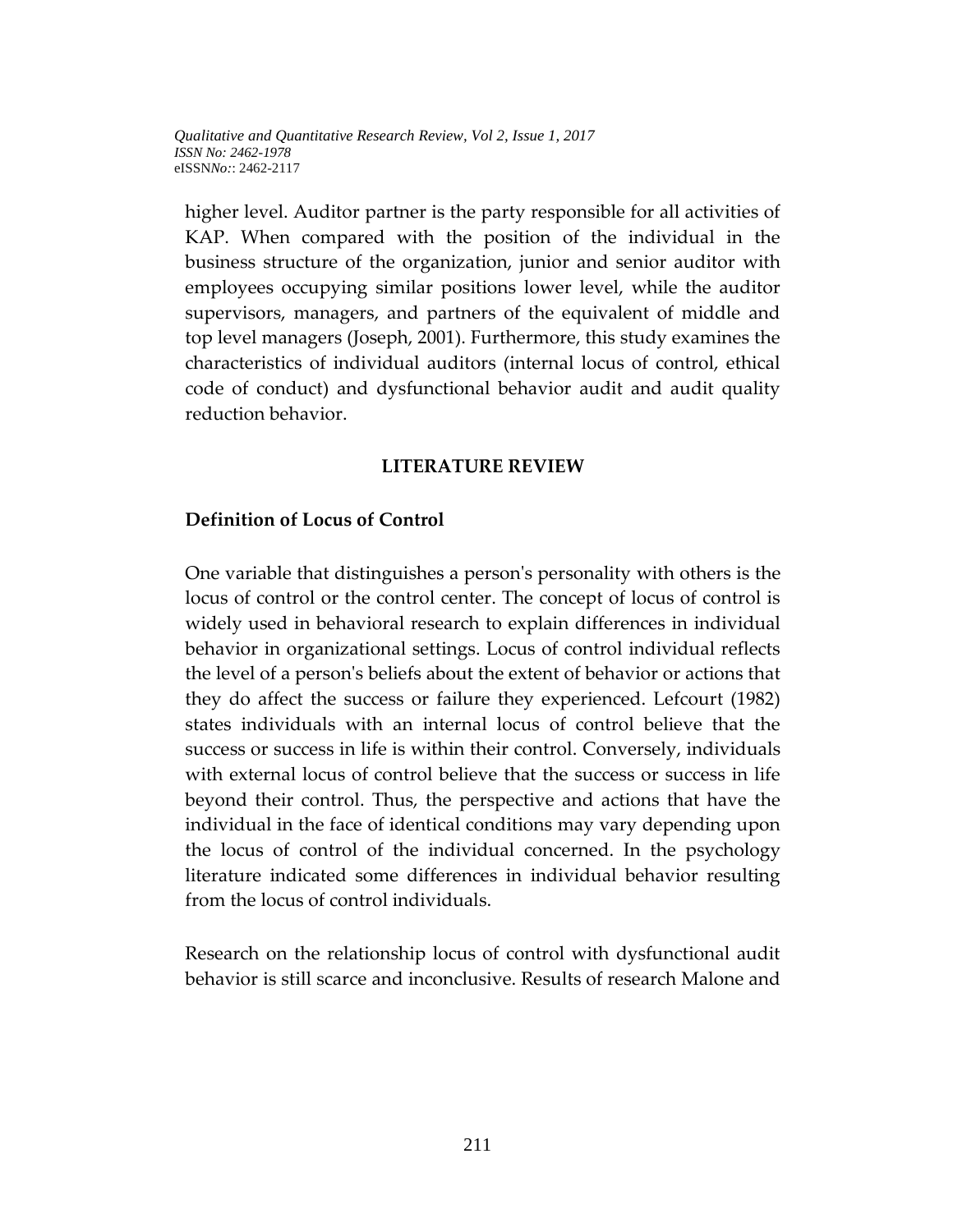Robert (1996) shows the locus of control has positive influence on RKA, these effects were not statistically significant. On the other hand, the results Donnelley et al., (2003) showed an auditor with an external locus of control tend to receive a dysfunctional audit behavior. The findings of the study Mukhlasin (2005) with the respondent auditors working in KAP in Jakarta confirmed the results Donnelly et al., (2005), but the results Maryanti (2005) with the respondent auditor KAP Central Java found the influence of locus of control on reception behavior dysfunctional audit insignificant. Similar to the results of research Irawati et al. (2005), the results Shapeero et al., (2003) showed that auditors have an external locus of control have a higher intention to conduct an audit of dysfunctional behavior compared with auditors who have an internal locus of control.

## **Ethical Code of Conduct (Ethical Considerations)**

Ethics can be defined as good or fair standard of behavior between the various parties in a situation. Another definition is human behavior that is both good and bad, whether it is right or wrong, and what should and should not do. Most researchers claim that ethics is the study of morality. Morality is itself a moral assessment, standards and rules of conduct (Beu and Bukley, 2001). Results of previous studies show there is a threat to audit quality deterioration as a result of dysfunctional audit behavior that is sometimes done auditor in auditing practices (Pierce and Sweeney, 2004). Dysfunctional audit behavior is any act committed auditor during the performance audit program which can reduce the quality of audits, both directly and indirectly (Otley & Pierce, 1996).

Behaviors that reduce audit quality directly implemented through measures such as; premature termination of audit procedures, review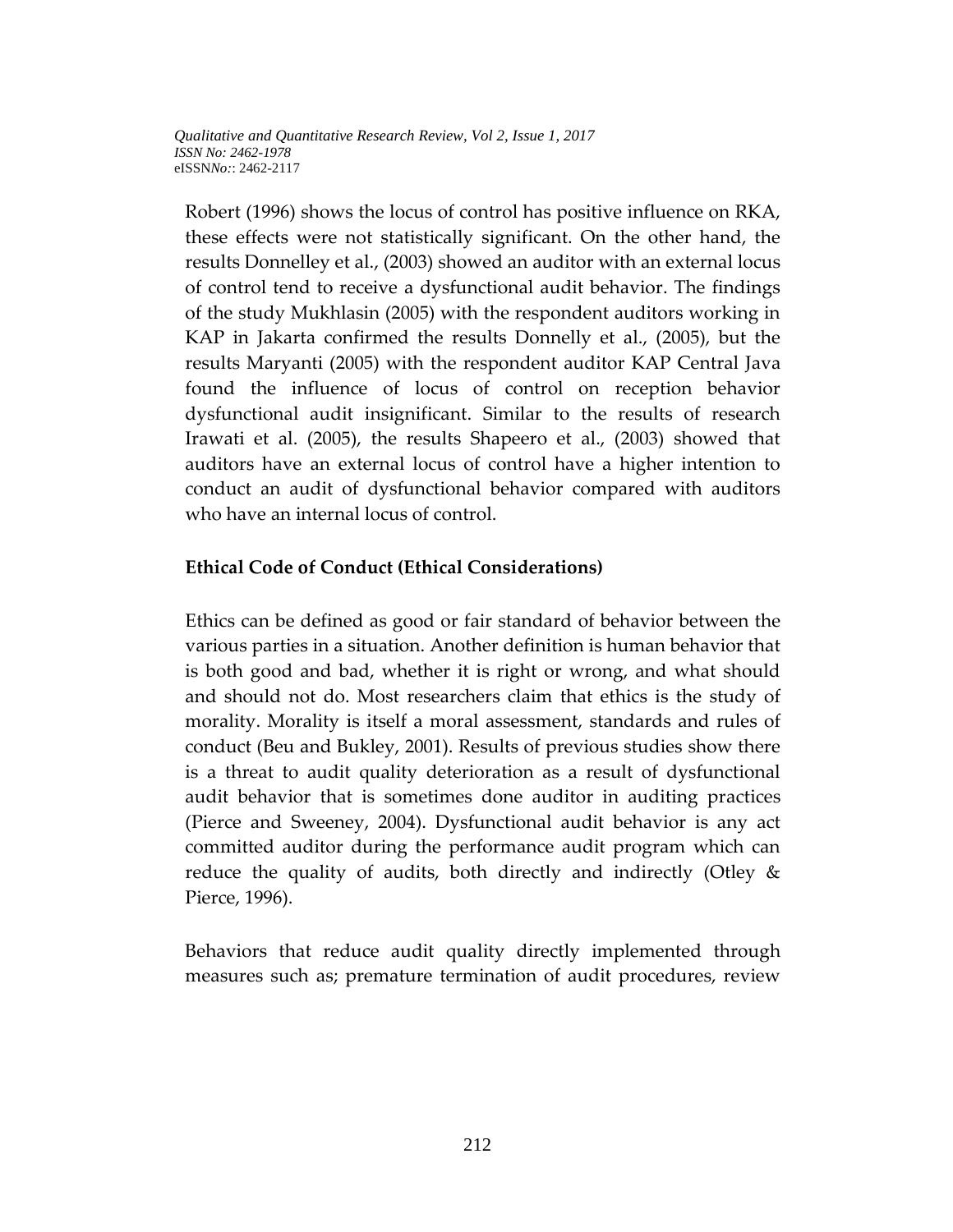superficial to the client documents, bias in sample selection, not to expand the scope of testing when the detected irregularities, and did not examine the suitability of treatment, the applied accounting clients (Otley and Pierce 1996).

## **Behavior Underreporting of Time**

Dysfunctional audit behavior that occurs in the audit practice is the act of manipulating the auditor with the audit report time used for the execution of specific audit tasks. In the auditing literature this behavior is referred to as the behavior of underreporting of time (URT). URT behavior occurs when the auditor does not report and charged the audit time used to complete tasks assigned audit KAP (Otley and Pierce, 1996). URT behavior is mainly motivated by the desire auditor completed the audit assignments within the audit time budget in an attempt to get a more personal performance evaluation (Otley and Pierce, 1996). In practice, the behavior of URT also referred to as the practice of eating time (Smith, Hutton and Jordan, 1996). Behavior URT can be done through measures such as; doing audit work by using a personal (eg, working at playtime), shift timing of the audit which is used to conduct the audit assignment of certain other tasks that key work conducted at the same time, and did not report overtime will be used in doing the procedure or task specific audit (Smith et al., 1996).

Auditors who do URT believe that these measures it serves as the form of dedication and loyalty to the individual auditor KAP. Nonetheless, URT is an act dysfunctional behavior that ultimately has an impact on audit quality. McNair (1991) suggested URT behavior is dysfunctional behavior, because actions URT negative impact on the environment audit. URT behavior affects the internal decision-making processes in various fields such as accounting firm; budget preparation time,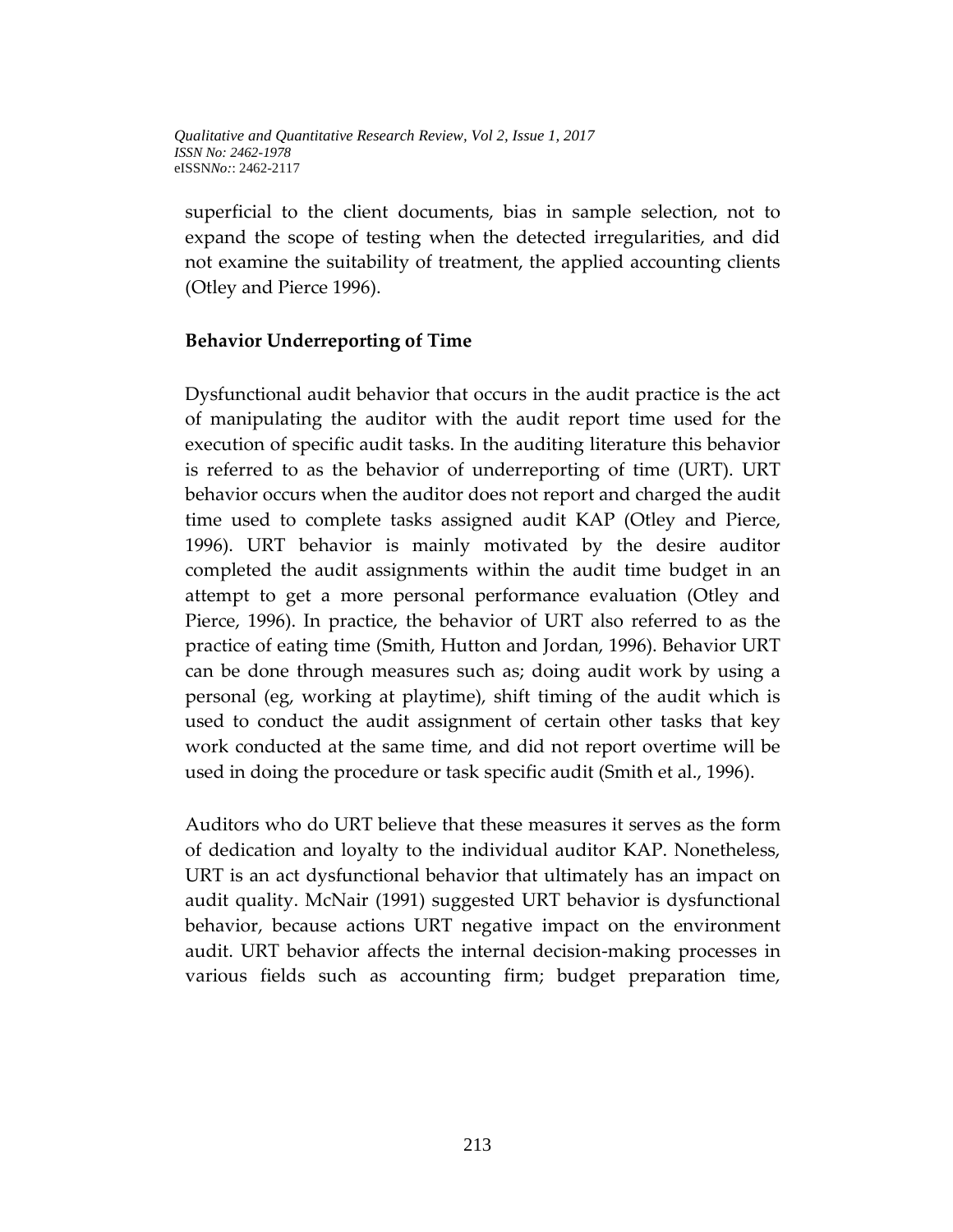evaluation of personal performance auditor, the determination of fees, and allocating the personal auditor to audit tasks and the subsequent effect on audit quality degradation (Otley & Pierce, 1996).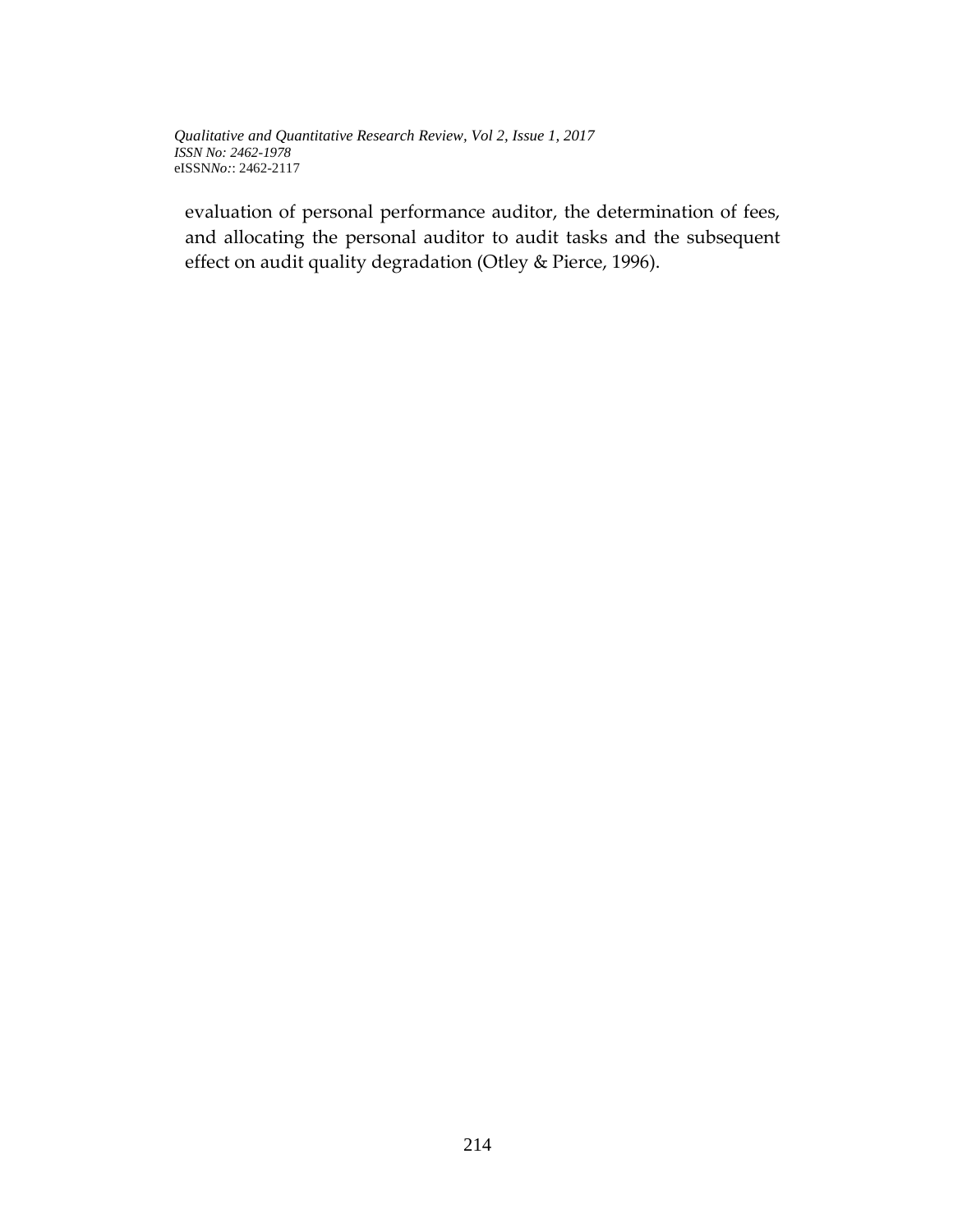### **Behaviour Reduction Audit Quality (RKA)**

Reduction of audit quality (RKA), also called "irregular auditing practice" (Willet and Page, 1996) in the auditing literature is evidence that the implement of audit procedures in accordance with the audit program is not always their duties of auditors. Such actions directly reduce the quality of the audit because the auditor has chosen not to implement all phases of the audit program carefully and thoroughly. In the literature auditing, actions such as those mentioned above are classified as behavioral RKA (Pierce and Sweeney 2004). RKA behavior is defined "as an act done auditor during the audit assignment that reduces the effectiveness of audit evidence that in-collect" (Malone and Robert, 1996). Thus the evidence gathered during the audit unreliable, incorrect or inadequate in quality and quantity. Such evidence is not competent enough as a reasonable basis for the auditor in detecting errors and irregularities were adrift on the audited financial statements.

### **Research Questions**

Based on the description of the background, issues were examined in the study was formulated as follows:

- 1. Does any relationship exist between locus of control auditor and the code of ethical conduct on the behavior of dysfunctional audit?
- 2. Does any relationship exist between locus of control auditors, code of conduct and ethical behavior of dysfunctional auditor in the reduction of audit quality?
- 3. Does the dysfunctional audit behavior influence the reduction of audit quality?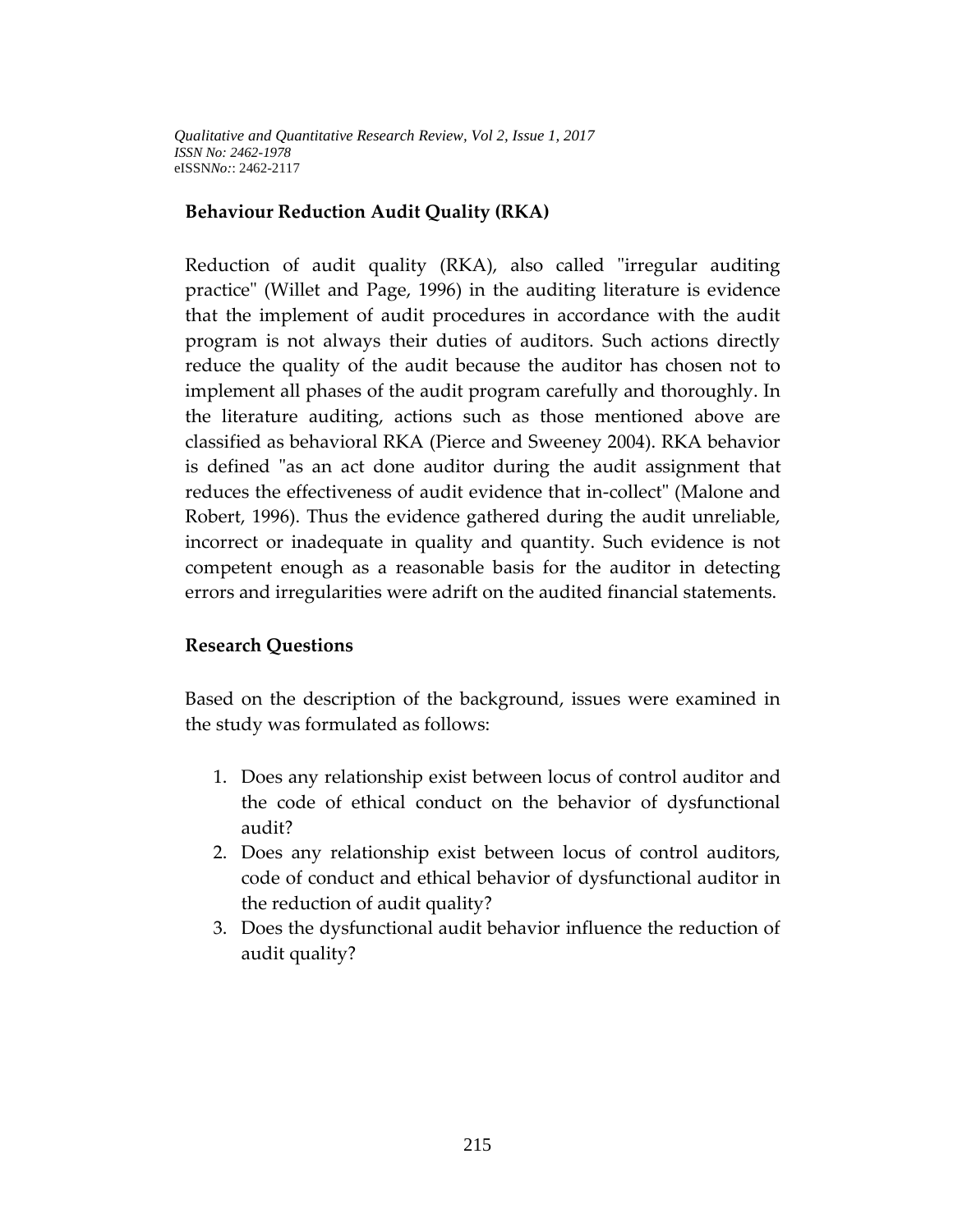## **Hypothesis**

Based on the framework that has been described, the hypothesis can be formulated as follows:

- 1. Locus of control auditor and the code of conduct ethical positive and significant effect on the behavior of dysfunctional audit.
- 2. Locus of control auditors, code of conduct and ethical behavior of dysfunctional auditor has positive and significant effect on the reduction of audit quality.
- 3. Dysfunctional audit behavior has positive and significant effect on the reduction of audit quality.

## **RESEARCH METHODS**

#### **Process Flow Research**

This research was conducted to obtain data that give an idea of the magnitude of the effect of the individual characteristics of the dysfunctional behavior of staff auditor at KAP as the city of Makassar. The population in this study was all auditors in Public Accounting Firm (KAP) in Makassar, namely:

| 10 |
|----|
|    |
|    |
|    |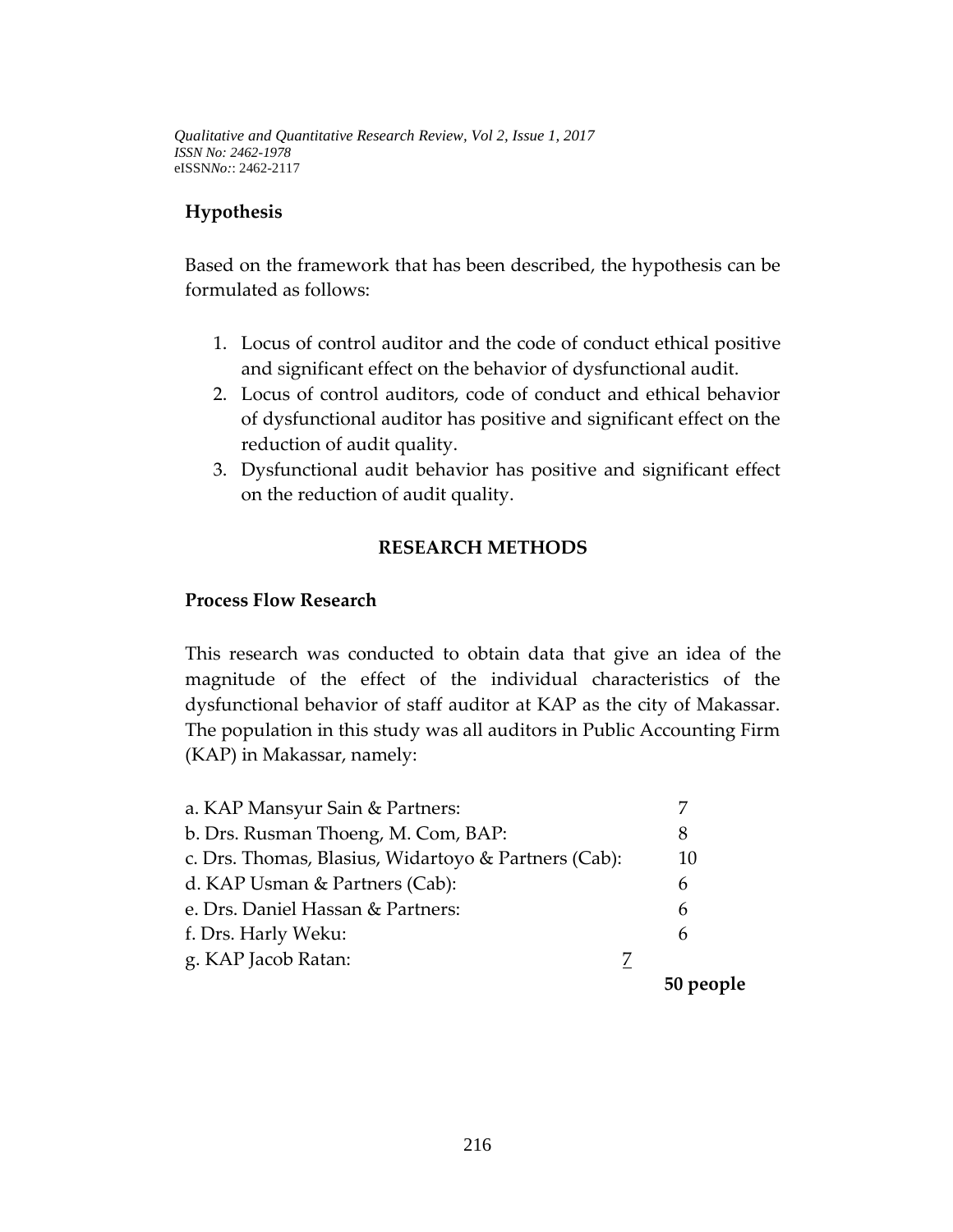Respondents in this study were all auditors in public accounting firm. This study uses census in the sample collection. This study uses a method explanatory case study to explain the relationship between the variables used in this research through research hypothesis testing that has been set, while the technique used is cross sectional.

#### **Model Research**

The analytical method used in this research is path analysis on the basis that the pattern of the relationship between variables independent in this research is correlative and causal. This analysis is used to determine the influence of the independent variable-pitch toward the dependent variable, as shown in Figure 1 below:



Figure 1. Research Model

X1 = Locus of Control X2 = Code of Conduct Ethical Y = Dysfunctional Audit Behavior (URT)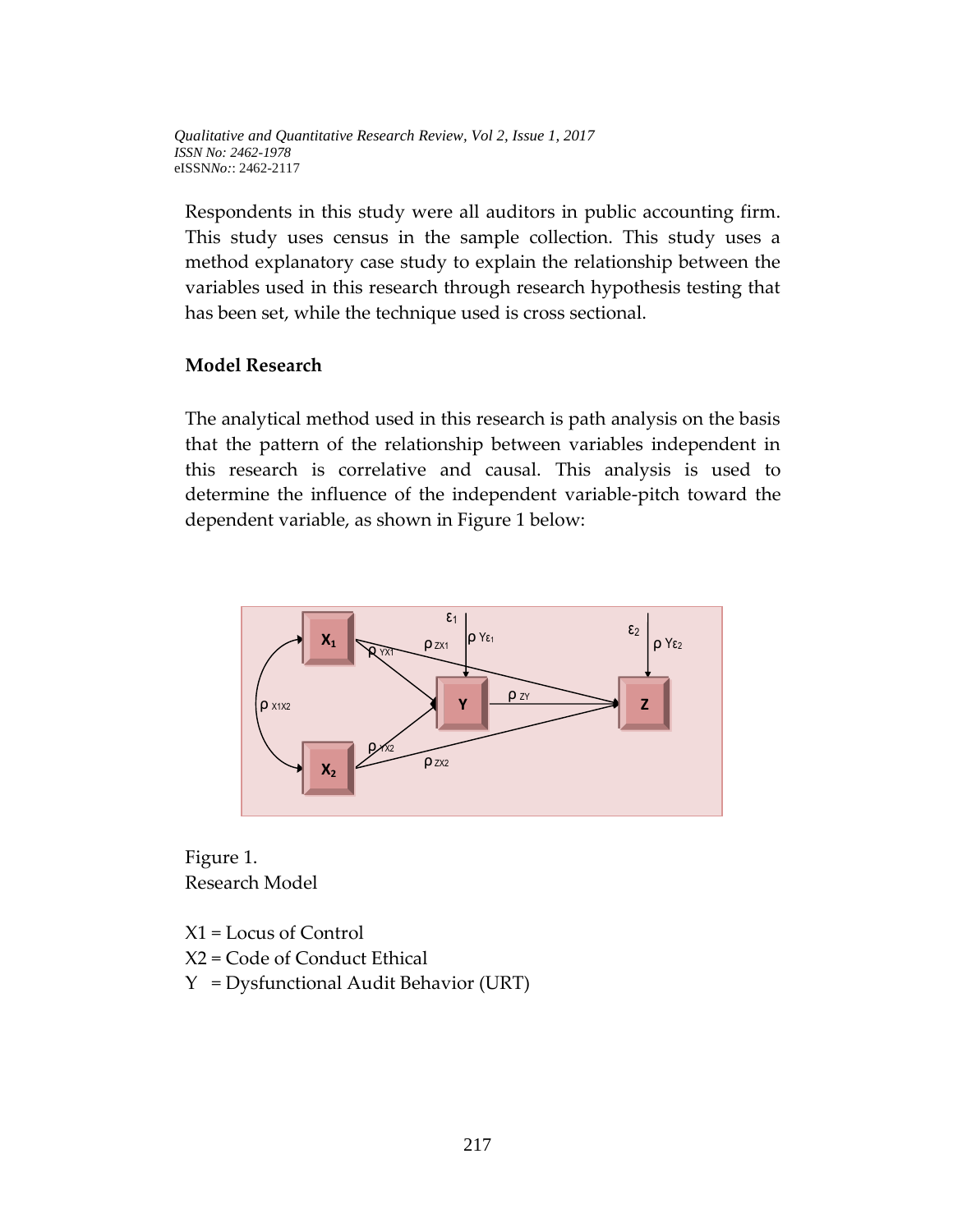$Z$  = Reduction of Quality Audit (RKA) ε1 = Other variables that affect Y ε2 = more influence Variable Z

Discussions during the brainstorming session excavated indicators summarized in the operationalization of variables, as shown in Table 1 the following:

|                        | Variable | Indicator                            | <b>Scale</b> |
|------------------------|----------|--------------------------------------|--------------|
|                        |          | - Work is an activity to get results |              |
|                        |          | - The results of a job as expected   |              |
|                        | Locus of | - The work can be done well if there |              |
|                        | Control  | is a good planning                   |              |
|                        | $(X_1)$  | - A subordinate should always give   |              |
| Indivi                 |          | advice or opinions to the boss       | Ordinal      |
| dual                   |          | - Obtaining the appropriate job is a |              |
| charac                 |          | fortune                              |              |
| teristi                |          | - Obtaining the award is a fortune   |              |
| $\mathbf{C}\mathbf{S}$ |          | - A job can be done well if done in  |              |
|                        |          | earnest                              |              |
|                        |          | - To obtain a job there must be a    |              |
|                        |          | friend or acquaintance who helped    |              |
|                        |          | - Promotion is a fortune             |              |
|                        |          | obtain suitable<br>To<br>jobs,       |              |
|                        |          | acquaintance or friend is<br>more    |              |
|                        |          | important than ability               |              |
|                        |          | - Promotion granted to employees     |              |
|                        |          | who perform well                     |              |
|                        |          | - To obtain the desired, one must    |              |

# **Table 1 Variable Operationalized**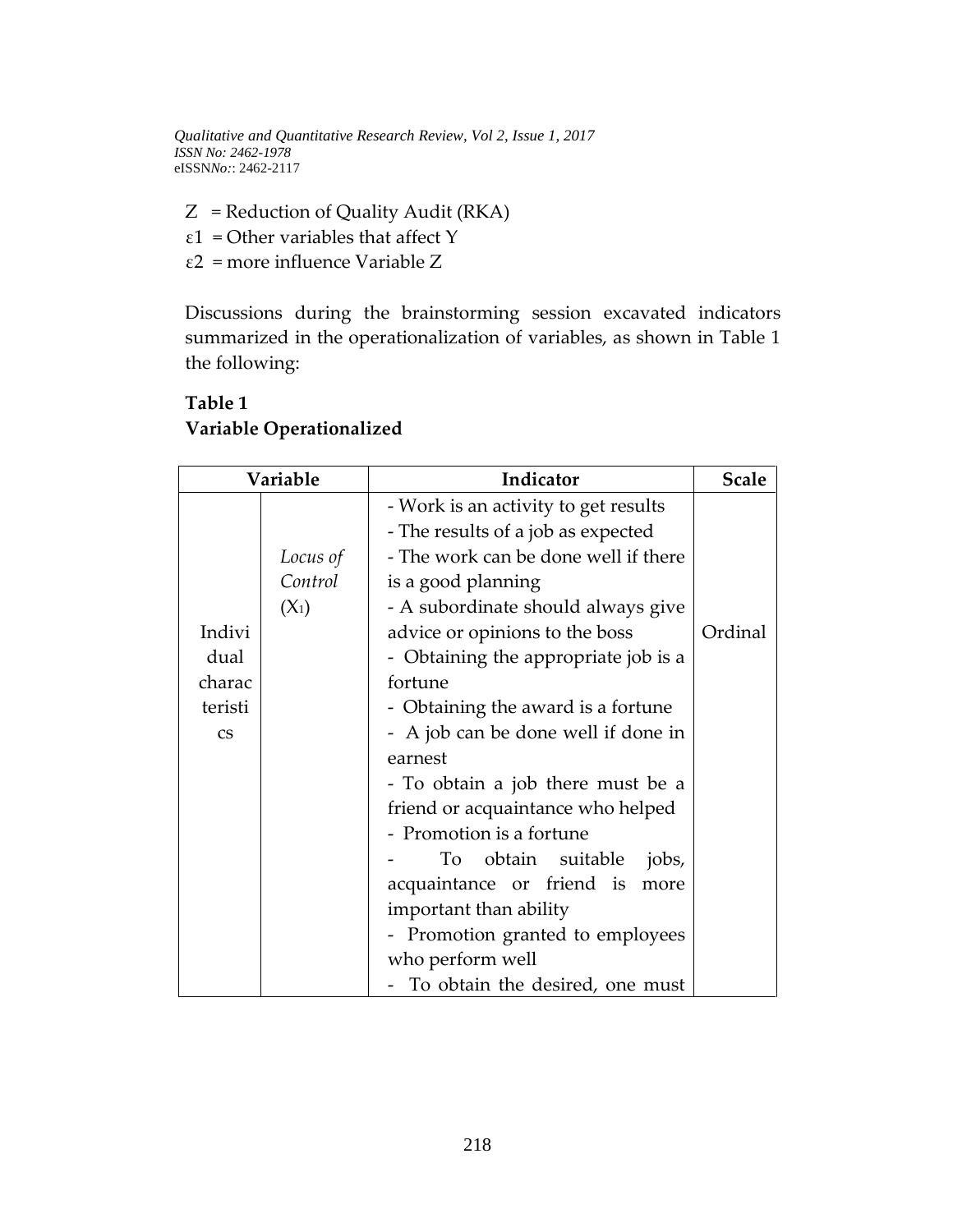|                                                |                                          | know the right people<br>To be able to perform the<br>necessary luck<br>- Employees who work well will be<br>rewarded commensurate<br>The influence of a<br>given<br>employee's superiors<br>thought<br>greater than the employee<br>concerned<br>- Luck is a factor that distinguishes<br>those who succeed and fail. |             |
|------------------------------------------------|------------------------------------------|------------------------------------------------------------------------------------------------------------------------------------------------------------------------------------------------------------------------------------------------------------------------------------------------------------------------|-------------|
|                                                | Code of<br>Etichal<br>Conduct<br>$(X_2)$ | Code of Conduct of Public<br>Accountant                                                                                                                                                                                                                                                                                | Ordina      |
| Dysfu<br>nction<br>al<br>behav<br>ior<br>Audit | Under-<br>reporting<br>Of Time<br>(URT)  | Reporting audit period that is<br>shorter than the actual time.<br>Carry out audit tasks on<br>personal time (personal).<br>Redirecting audit time for a<br>specific client to another client                                                                                                                          | Ordina<br>1 |
| (Y)                                            |                                          |                                                                                                                                                                                                                                                                                                                        |             |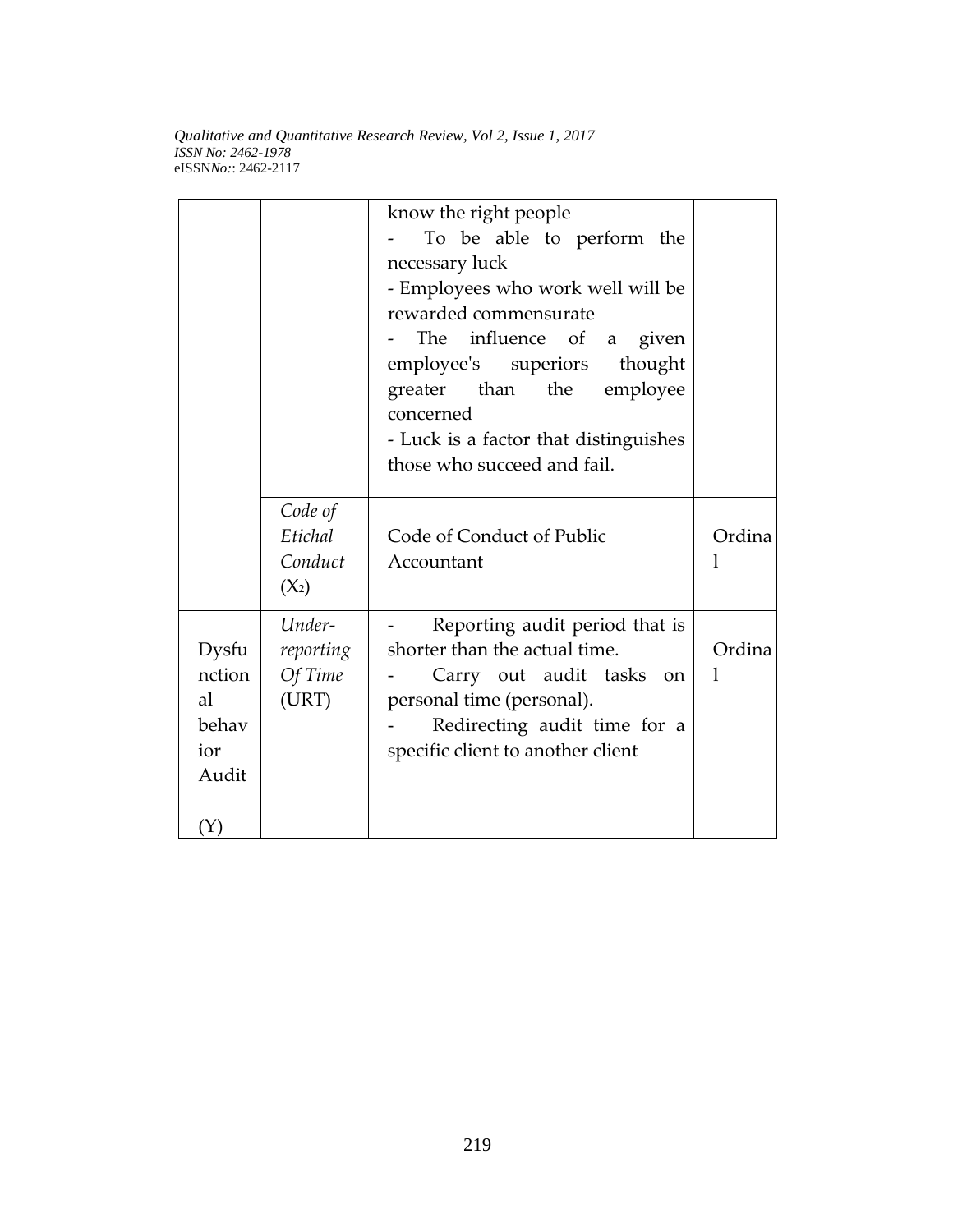|        | Premature termination of            |        |  |  |
|--------|-------------------------------------|--------|--|--|
|        | audit procedures                    |        |  |  |
| Reduc  | Review superficial to the           |        |  |  |
| tion   | client documents                    | Ordina |  |  |
| Audit  | Tests on samples of most            |        |  |  |
| Qualit | items                               |        |  |  |
| y      | Do not expand the scope of          |        |  |  |
| (Z)    | testing when it detected an item or |        |  |  |
|        | dubious accounts                    |        |  |  |
|        | Receiving clients explanation       |        |  |  |
|        | inadequate                          |        |  |  |
|        | Do<br>not investigate<br>the        |        |  |  |
|        | suitability of the accounting       |        |  |  |
|        | treatment applied to client         |        |  |  |
|        | Reduce the audit work of the        |        |  |  |
|        | audit program                       |        |  |  |
|        | Changing or replacing the           |        |  |  |
|        | audit procedures                    |        |  |  |
|        | more reliance on the work of        |        |  |  |
|        | the client                          |        |  |  |
|        | Reducing audit<br>proof             |        |  |  |
|        | documentation Ordinal               |        |  |  |
|        |                                     |        |  |  |

# **RESULT AND DISCUSSION**

# **Descriptive Respondents**

The results of the descriptive analysis of the characteristics of these respondents are presented in table 2: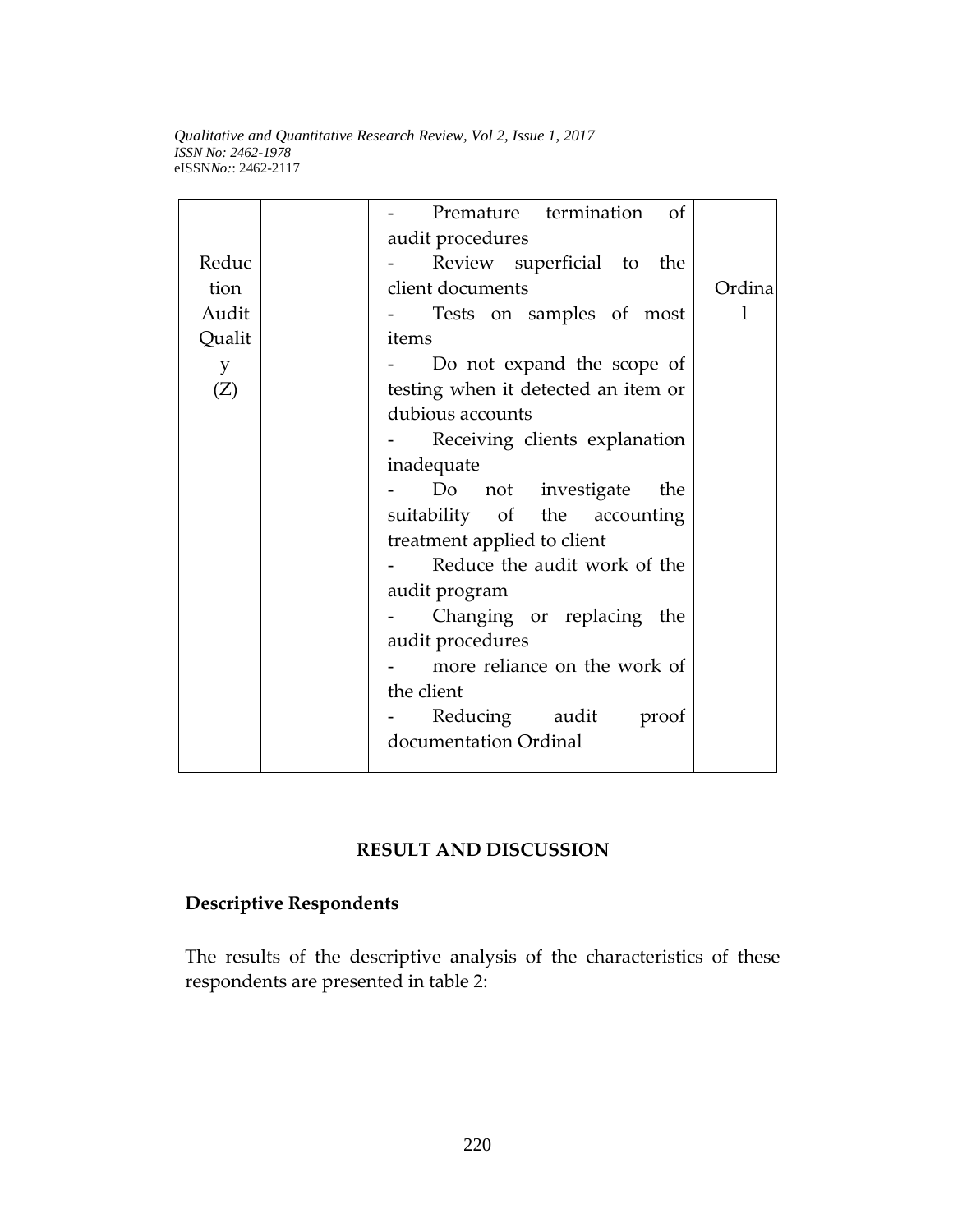# **Table 2. Respondents Descriptive Data**

|           | Description       | Amount | Percentage $(\% )$ |
|-----------|-------------------|--------|--------------------|
| Gender    | Male              | 34     | 68%                |
|           | Female            | 16     | 32%                |
|           | 25th-29th         | 11     | 22%                |
| Age       | 30th -39th        | 26     | 52%                |
|           | >40 <sup>th</sup> | 13     | 26%                |
|           | Diploma III       | 4      | 8%                 |
| Education | Sarjana           | 30     | 60%                |
|           | Magister          | 16     | 32%                |

## **Hypothesis Test**

To perform the test the hypothesis, the method used is path analysis (path analysis). The results of path analysis are summarized in the table as follows:

Table 3.

Results Path Analysis (Path Analysis)

| Effect                  | SC. BETA (Koefisien Jalur) |
|-------------------------|----------------------------|
| Effect of $X_1$ for $Z$ | $-0.197$                   |
| Effect of $X_2$ for Z   | 0.840                      |
| Effect of $X_1$ for Y   | 0.824                      |
| Effect of $X_2$ for Y   | 0.105                      |
| Effect of $Z$ for $Y$   | 11159                      |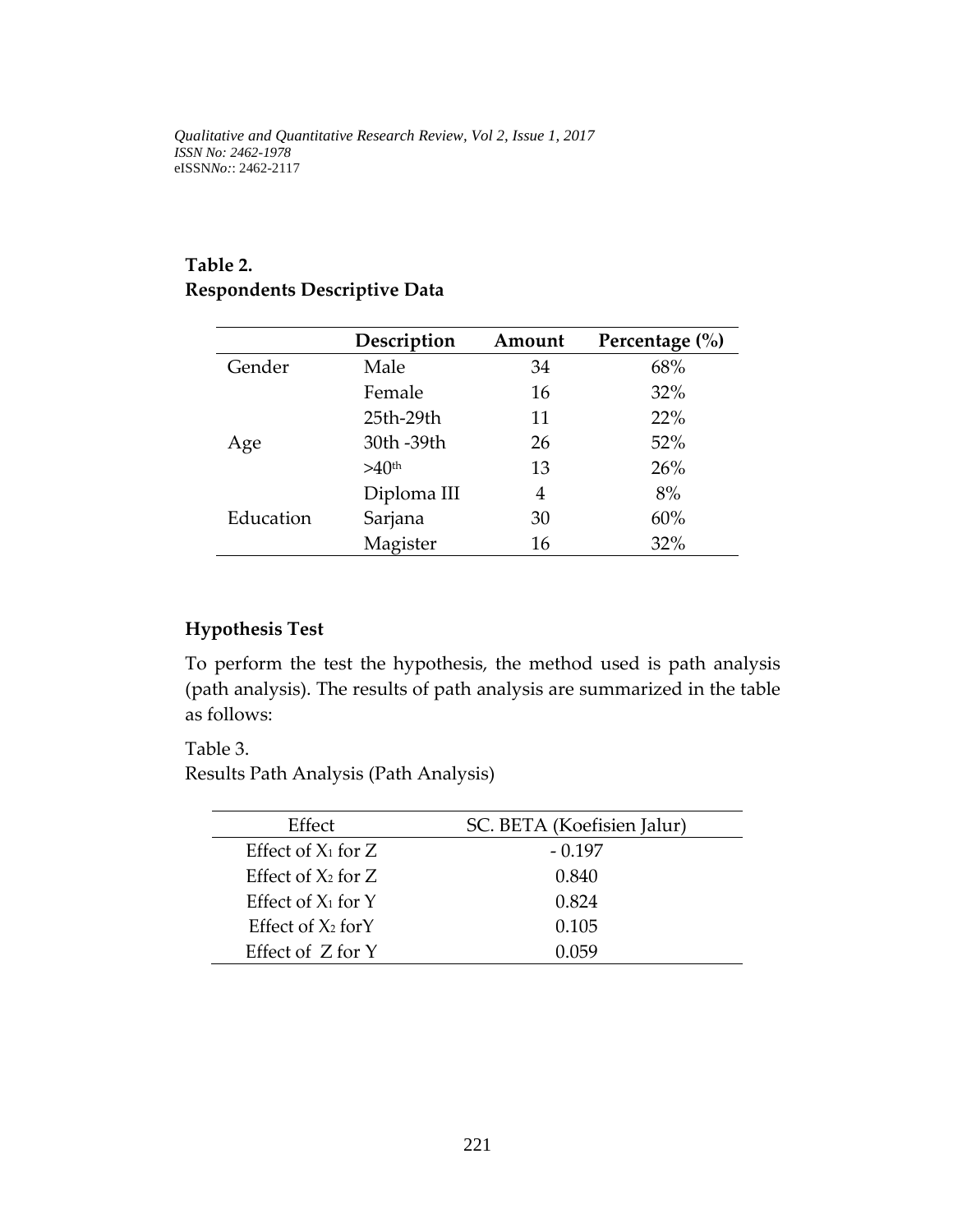Based on Table 3 above, the model equations path analysis (path analysis) were obtained as follows:

$$
Z = -0.197 \, ZX1 + 0,840 ZX2 + e
$$
 (equation 1)  
 
$$
Y = 0.824 \, YX1 + 0.105 \, YX2 + 0.059 \, YZ + e
$$
 (equation 2)

#### **T Value**

T value is used to prove the significant influence of the independent variable on the dependent variable. T value can be seen in the results of the regression with a significance value <0.05.

# **Influence of Locus of Control (X1) and Code of Ethical Conduct (X2) to Dysfunctional Behavior (Z)**

Results **t** value between locus of control and code of ethical conduct to dysfunctional behavior can be seen the results are as follows:

Table 4.

Value Locus of Control (X1) and the Code of Conduct (X2) to dysfunctional behavior (Z)

| Coefficients <sup>a</sup> |       |              |          |      |  |
|---------------------------|-------|--------------|----------|------|--|
| Unstandardized            |       | Standardized |          |      |  |
| Coefficients              |       | Coefficients |          |      |  |
|                           | Std.  |              |          |      |  |
| B                         | Error | Beta         | T        | Sig. |  |
| 9.114                     | 3.665 |              | 2.487    | .017 |  |
| $-.191$                   | .089  | -.197        | $-2.152$ | .037 |  |
| .745                      | .081  | .840         | 9.161    | .000 |  |
| a. Dependent Variable: Z  |       |              |          |      |  |

a. The significant value of locus of control (X1) to dysfunctional behavior (Z) of 0.037. The significance value less than 0.05, it states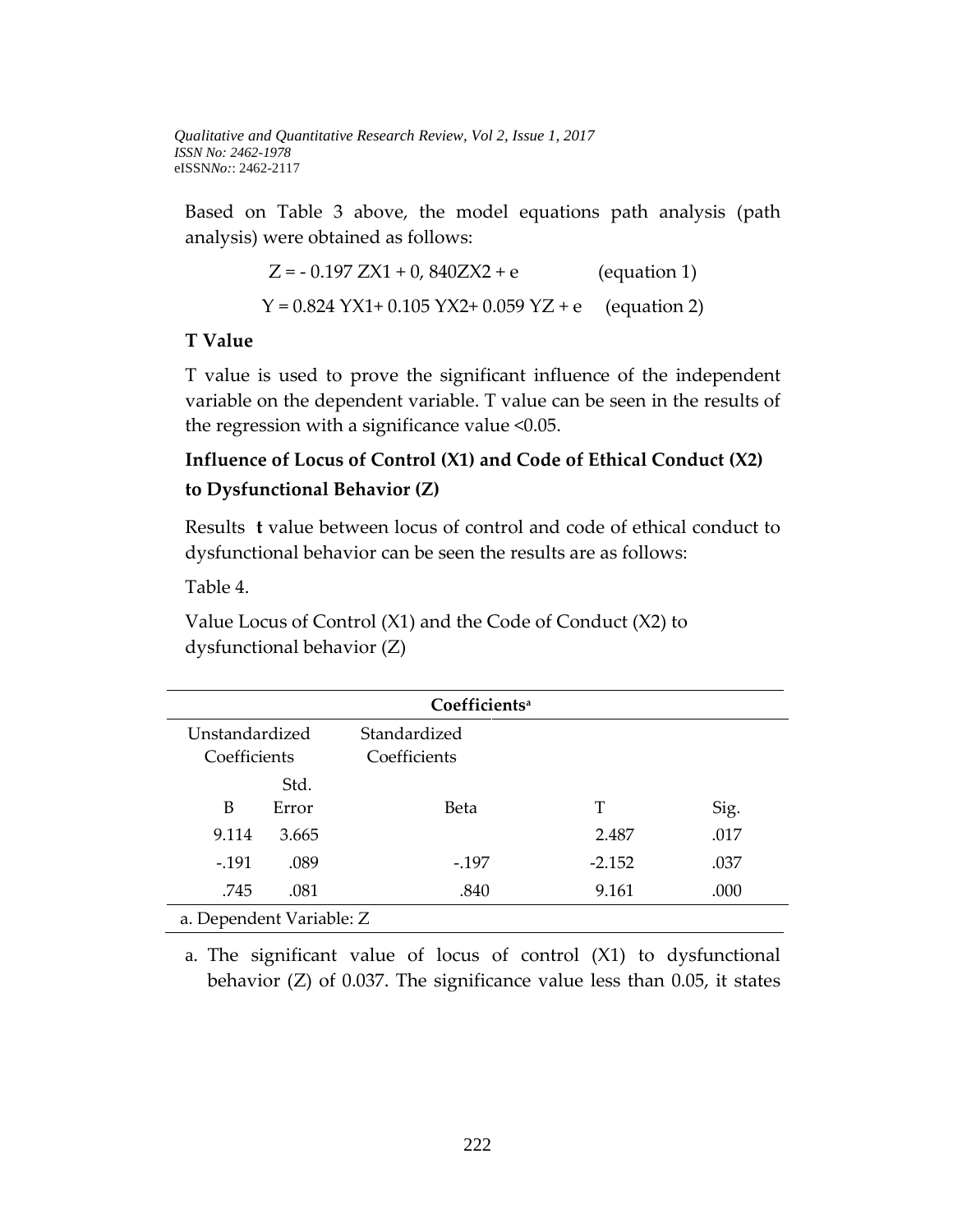there is significant influence between the locus of control (X1) to dysfunctional behavior (Z). Hence this study rejects Ho and H1 accepted.

b. The significant value of the code of ethical conduct (X2) on dysfunctional behavior (Z) of 0.000. The significance value less than 0.05, it states there is significant influence between the code of ethical conduct (X2) on dysfunctional behavior (Z). Hence this study reject Ho and H1 accepted.

# **Influence of Locus of Control (X1), Code of ethical conduct (X2) and Dysfunctional Behaviour (Z) on Audit Quality Reduction (Y)**

The results of significance value of t between locus of control (X1), the code of ethical conduct (X2) and dysfunctional behaviors (Z) on the reduction of audit quality (Y) can be seen the results as follows:

### Table 5.

T Value Locus of Control (X1), Code of Ethical Conduct (X2) and Dysfunctional Behavior (Z) on the Reduction of Quality Audit (Y)

| Coefficients <sup>a</sup> |                                |            |                              |        |      |
|---------------------------|--------------------------------|------------|------------------------------|--------|------|
|                           | Unstandardized<br>Coefficients |            | Standardized<br>Coefficients |        |      |
| Model                     | В                              | Std. Error | Beta                         | t      | Sig. |
| (Constant                 | $-1.908$                       | 2.492      |                              | -.766  | .448 |
| X1                        | .616                           | .059       | .824                         | 10.390 | .000 |
| X <sub>2</sub>            | .072                           | .087       | .105                         | .834   | .408 |
| Ζ                         | .046                           | .093       | .059                         | .492   | .625 |
| a. Dependent Variable: Y  |                                |            |                              |        |      |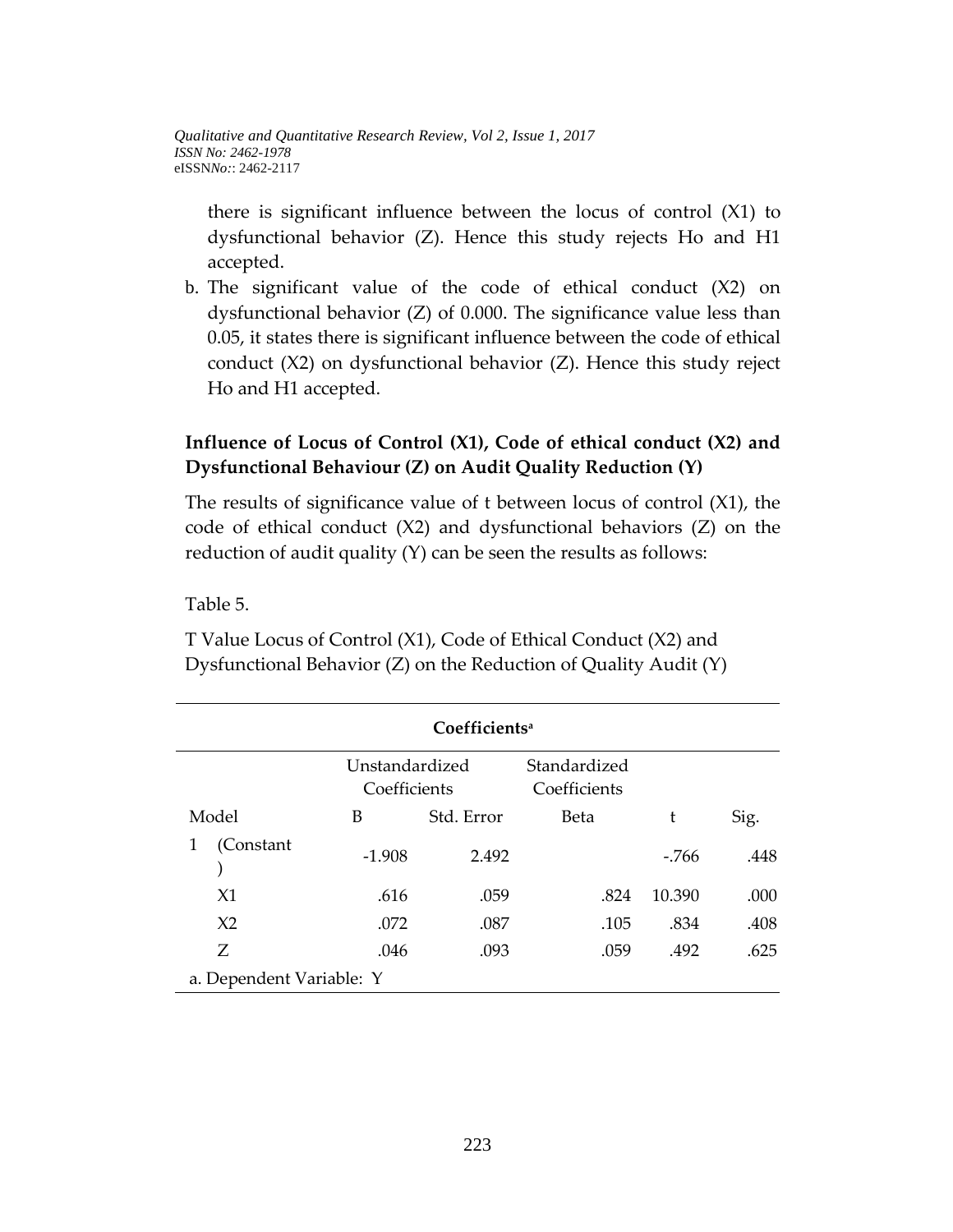- a. The significant value of locus of control (X1) to the reduction of audit quality (Y) of 0.000. Significant value less than 0.05, it states there is significant influence between the locus of control  $(X1)$  to the reduction of audit quality  $(Y)$ . Thus it can be said that in this study can reject Ho and H1 can be accepted.
- b. The significant value of the code of ethical conduct (X2) to the reduction of audit quality (Y) amounted to 0.408 greater than 0.05, it is stated that there was no significant effect among the code of ethical conduct (X2) to the reduction of audit quality  $(Y)$ . Thus it can be said that in this study may reject H1 and H0 can be accepted.
- c. The significant value of dysfunctional behavior (Z) to the reduction of audit quality (Y) of 0.625. The significance value less than 0.05, it is stated that there is no significant effect between dysfunctional behavior towards the reduction of audit quality. Thus it can be said that in this study may reject H1 and H0 can be accepted.

### **Test Effect of Mediation (Intervening)**

Mediation hypothesis testing can be done with a procedure developed by Sobel (1982) and known as the Sobel Test. Sobel test is done by testing the strength of the indirect influence of independent variables (X) to the dependent variable (Y) through an intervening variable (Z).

From the results of SPSS output below 20.0 for the first regression (1) was obtained as follows: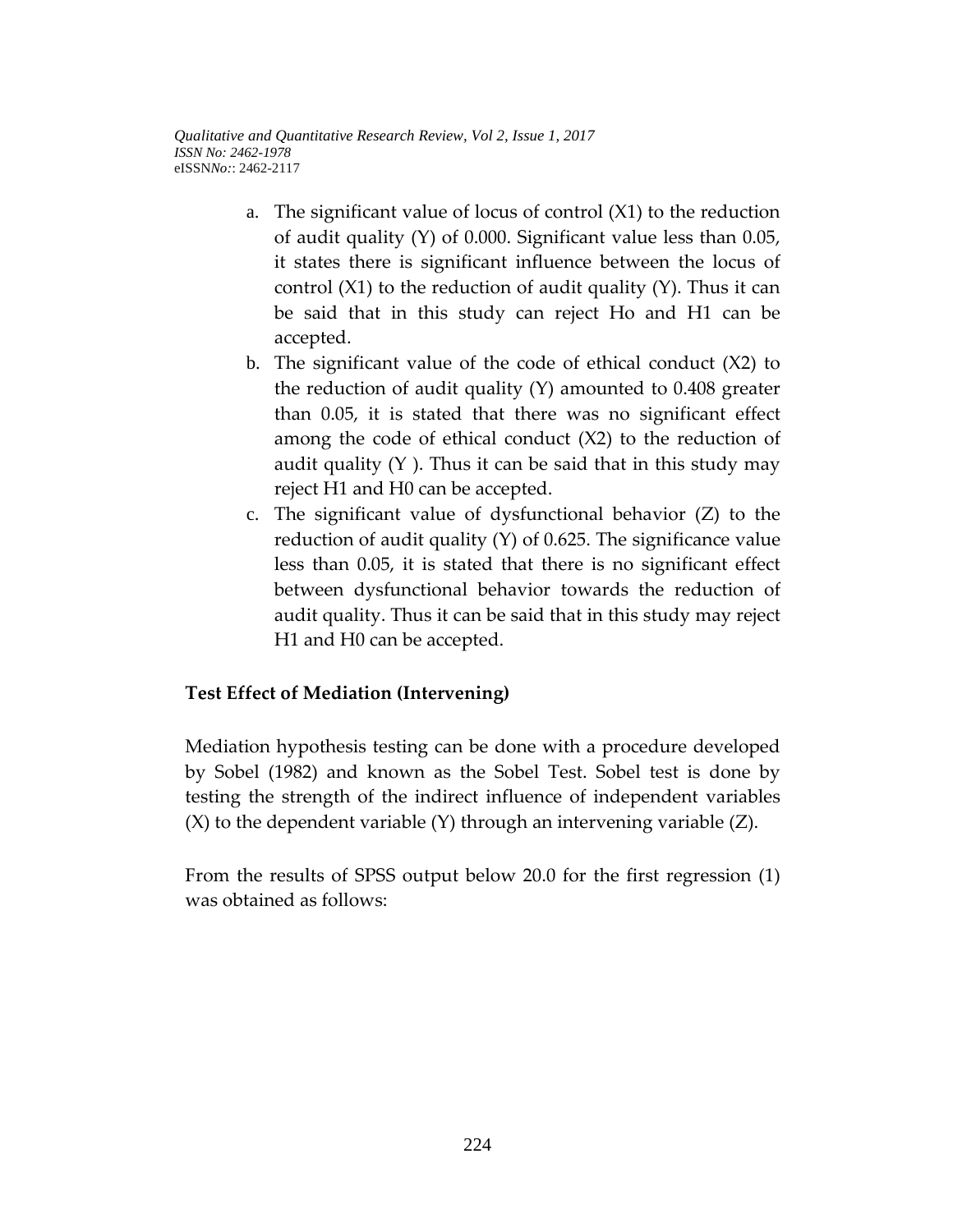#### Table 5.

Indirect Influence

|       | Coefficients <sup>a</sup>                                          |         |            |      |          |      |
|-------|--------------------------------------------------------------------|---------|------------|------|----------|------|
|       | Standardize<br>Unstandardized<br>d<br>Coefficients<br>Coefficients |         |            |      |          |      |
| Model |                                                                    | B       | Std. Error | Beta | T        | Sig. |
| 1     | (Constant                                                          | 9.114   | 3.665      |      | 2.487    | .017 |
|       | X1                                                                 | $-.191$ | .089       | -197 | $-2.152$ | .037 |
|       | X <sub>2</sub>                                                     | .745    | .081       | .840 | 9.161    | .000 |
|       | a. Dependent Variable: Z                                           |         |            |      |          |      |

As for the second regression (2) is obtained as follows:

# Table 6. Indirect Influence

| Coefficients <sup>a</sup> |                |            |              |        |      |
|---------------------------|----------------|------------|--------------|--------|------|
|                           |                |            | Standardize  |        |      |
|                           | Unstandardized |            | d            |        |      |
|                           | Coefficients   |            | Coefficients |        |      |
| Model                     | B              | Std. Error | Beta         | t      | Sig. |
| 1<br>(Constant            | $-1.908$       | 2.492      |              | $-766$ | .448 |
| X1                        | .616           | .059       | .824         | 10.390 | .000 |
| X <sub>2</sub>            | .072           | .087       | .105         | .834   | .408 |
| Ζ                         | .046           | .093       | .059         | .492   | .625 |

a. Dependent Variable: Y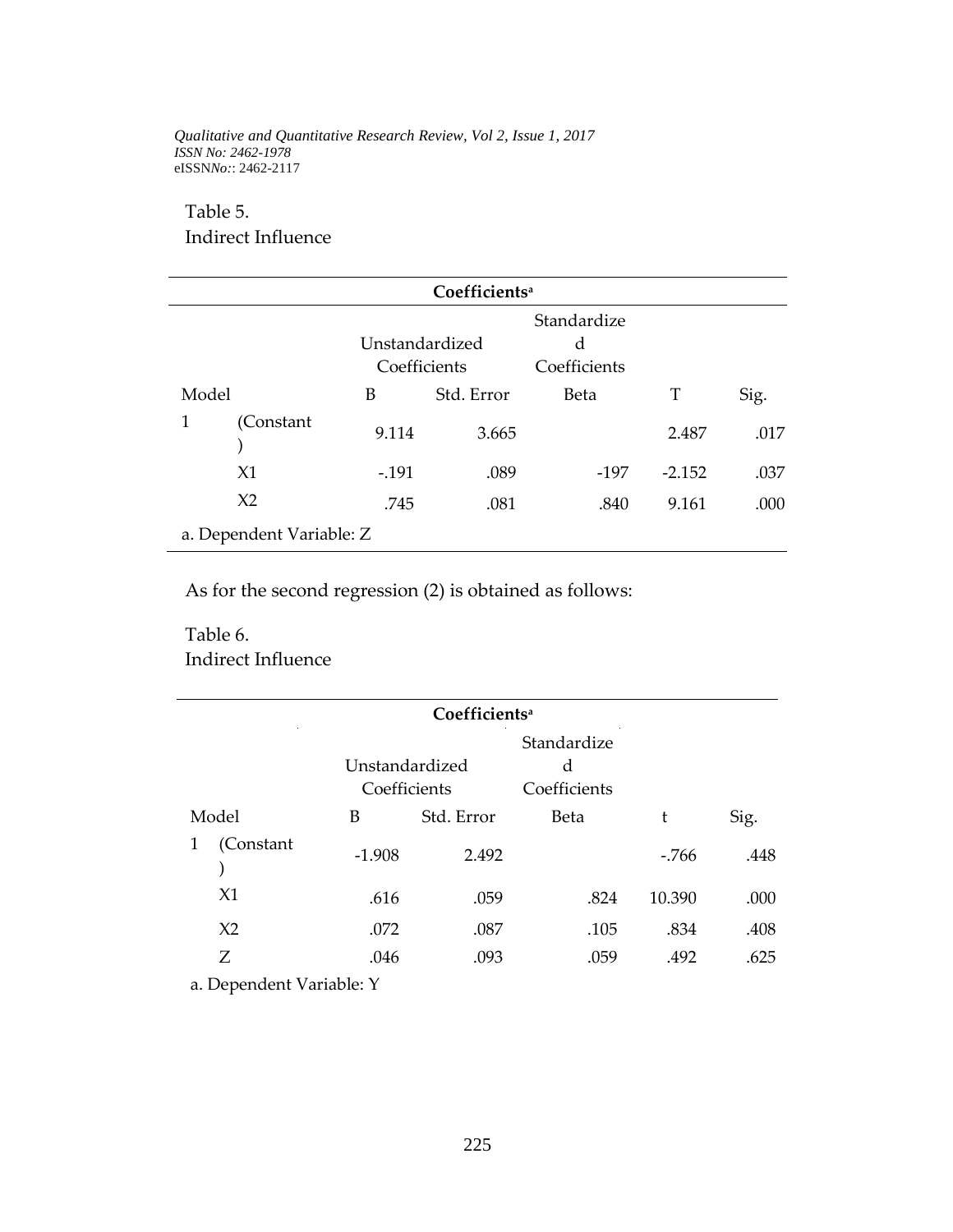### **Influence of Locus of Control (X1) to Reduce Quality Audit (Y) through Dysfunctional Behavior (Z) as an Intervening Variable**

Effect of mediation shown by the multiplication coefficient (ab) need to be tested with Sobel test by multiplying the unstandardized regression coefficient  $X1 \rightarrow Z$  (a) the value unstandardized regression coefficient Z  $\rightarrow$  Y (b) or ab. Standard error of the coefficients a and b are written with Sa and Sb. The standard error of the coefficient indirect effect (Sat):

$$
Sab = \sqrt{b^2 Sa^2 + a^2 Sb^2 + Sa^2 Sb^2}
$$
  
=  $\sqrt{(0,046)^2 \cdot (0,089)^2 + (-0,191)^2 (0,093)^2 + (0,089)^2 (0,093)^2}$   
=  $\sqrt{0,00001676083 - 0.04513 + 0,00006850872}$   
=  $\sqrt{-0,045050}$   
= -0,21264

Based on the results of multiplication **ab** and standard error of the coefficient indirect effect (Sat) can be used to calculate the effect of mediation t statistic with the following formula:

$$
t = \underline{a \cdot b} = -0.191 \times 0.046 = -0.008786 = -0.221
$$
  
Sab 0.21264 -0.21264 = -0.2026

**T** table value by the number of samples (n) = 29, the number of variables (k) = 2; the significant level  $\alpha$  = 5%; degrees of freedom (db) = n-k-1 = 50-2-1 = 47 obtained for 1,678. Results t = - 0.221 smaller than **t** table is 1,678 so it can be concluded that the coefficient of mediation is not significant and means that no mediation effect of dysfunctional behavior  $(Z)$  in mediating the locus of control  $(X1)$  to the reduction of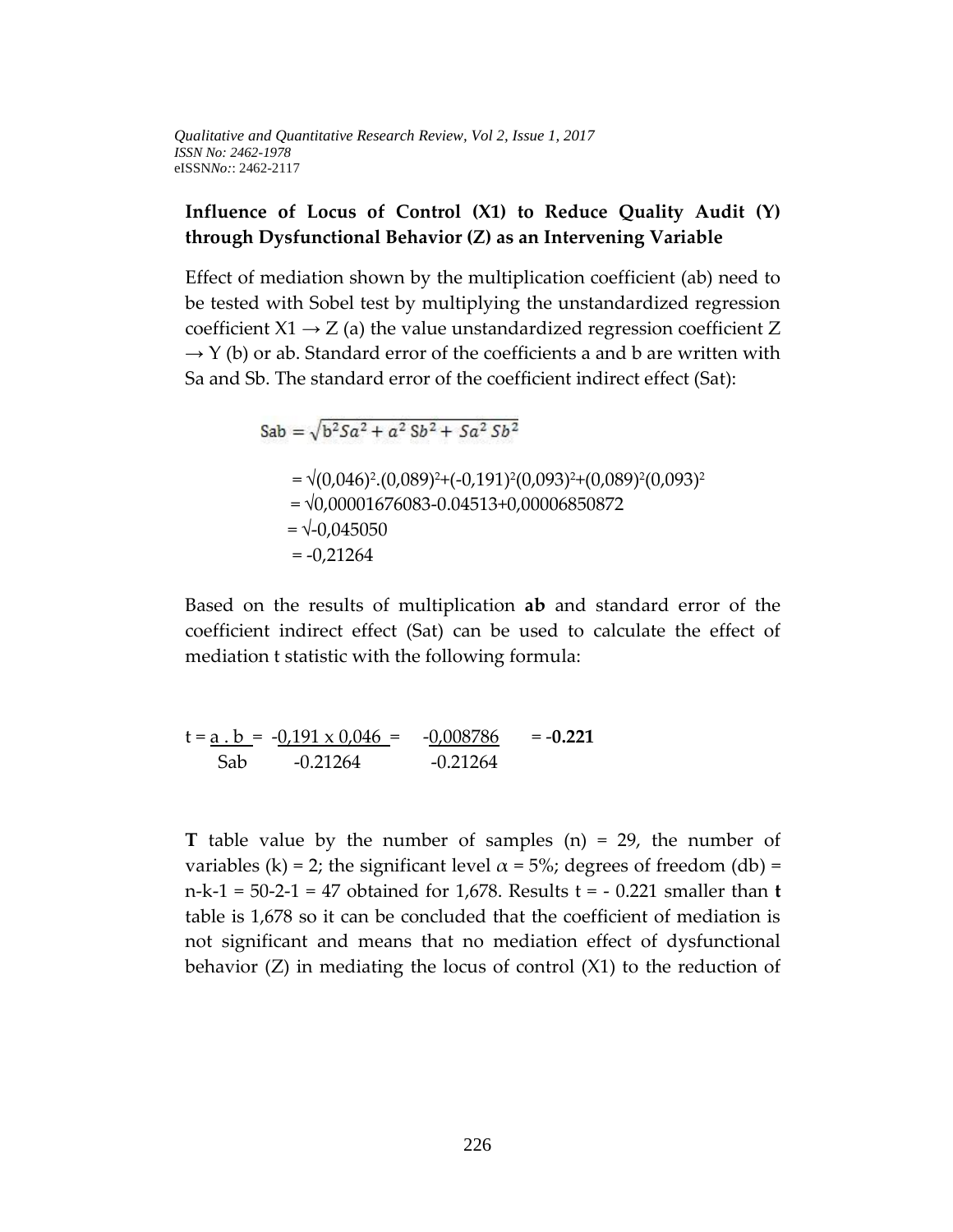audit quality (Y). Thus we can say that it can reject H1 and H0 can be accepted.

# **Influence of the Code of Ethical Conduct (X2) on the Reduction of Quality Audit (Y) through Dysfunctional Behavior (Z) as an Intervening Variable**

Effect of mediation shown by the multiplication coefficient (ab) need to be tested with Sobel test, multiplying unstandardized regression coefficient  $X2 \rightarrow Z$  (a) with unstandardized regression coefficient  $Z \rightarrow Y$ (b) or ab. Standard error of the coefficients a and b written by Sa and Sb. The standard error of the coefficient indirect effect (Sab):

Sab =  $\sqrt{b^2 5a^2 + a^2 5b^2 + 5a^2 5b^2}$ 

=√(0.046)<sup>2</sup>.(0.089)<sup>2</sup>+(0,745)<sup>2</sup>(0.093)<sup>2</sup>+(0.089)<sup>2</sup>(0,093)<sup>2</sup> =√0.00001676083+0.00480041122+0.00006850872  $= \sqrt{0.00488568077}$ = 0.06989764

Based on the results of multiplication ab and standard error of the coefficient indirect effect (Sab) can be used to calculate the statistical effect of mediation **t** with the following formula:

 $t = a$ .  $b = 0.745 \times 0.046 = 0.03427 = 0.490$ Sab 0.06989764 0.06989764

Therefore t = 0.490 smaller than **t** table with a significance level of 0.05 is equal to 1,678, it can be concluded that the coefficient of mediation is not significant and means that no mediation effect of dysfunctional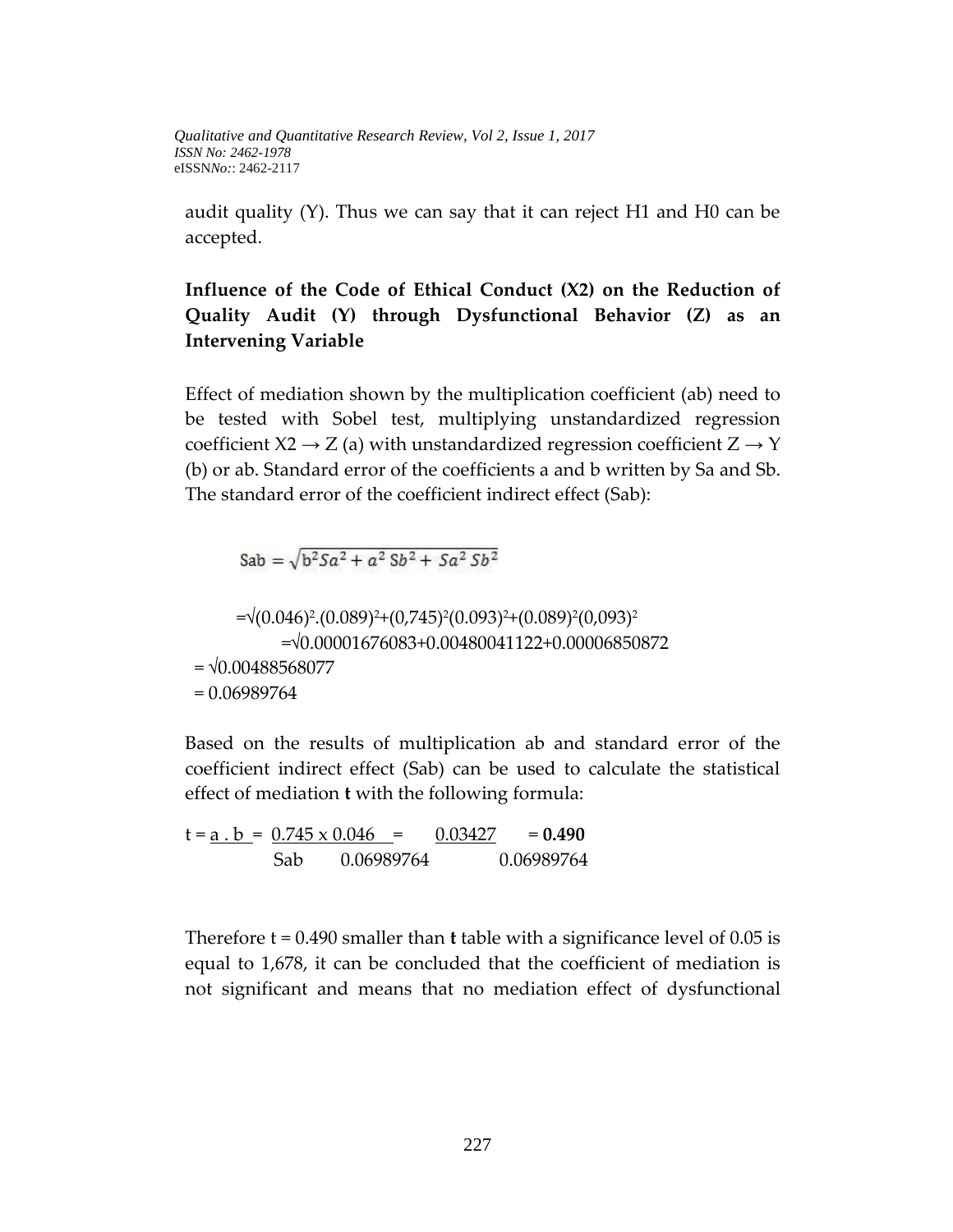behavior (Z) in mediating the code of ethical conduct (X2) to reduction of audit quality (Y). Thus we can say that it can reject H1 and H0 can be accepted.

## **Calculating Line**

The effect of each variable influence either directly or the indirect effect can be explained as follows:



## **Figure 2 Variable influence**

The magnitude of the error value of each independent variable on the dependent influence on the can through the following calculation:

 $e = \sqrt{1 - R \, square^2}$  $e1 = \sqrt{1 - 0.6422} = 0.358$  $e2 = \sqrt{1 - 0.7622} = 0.238$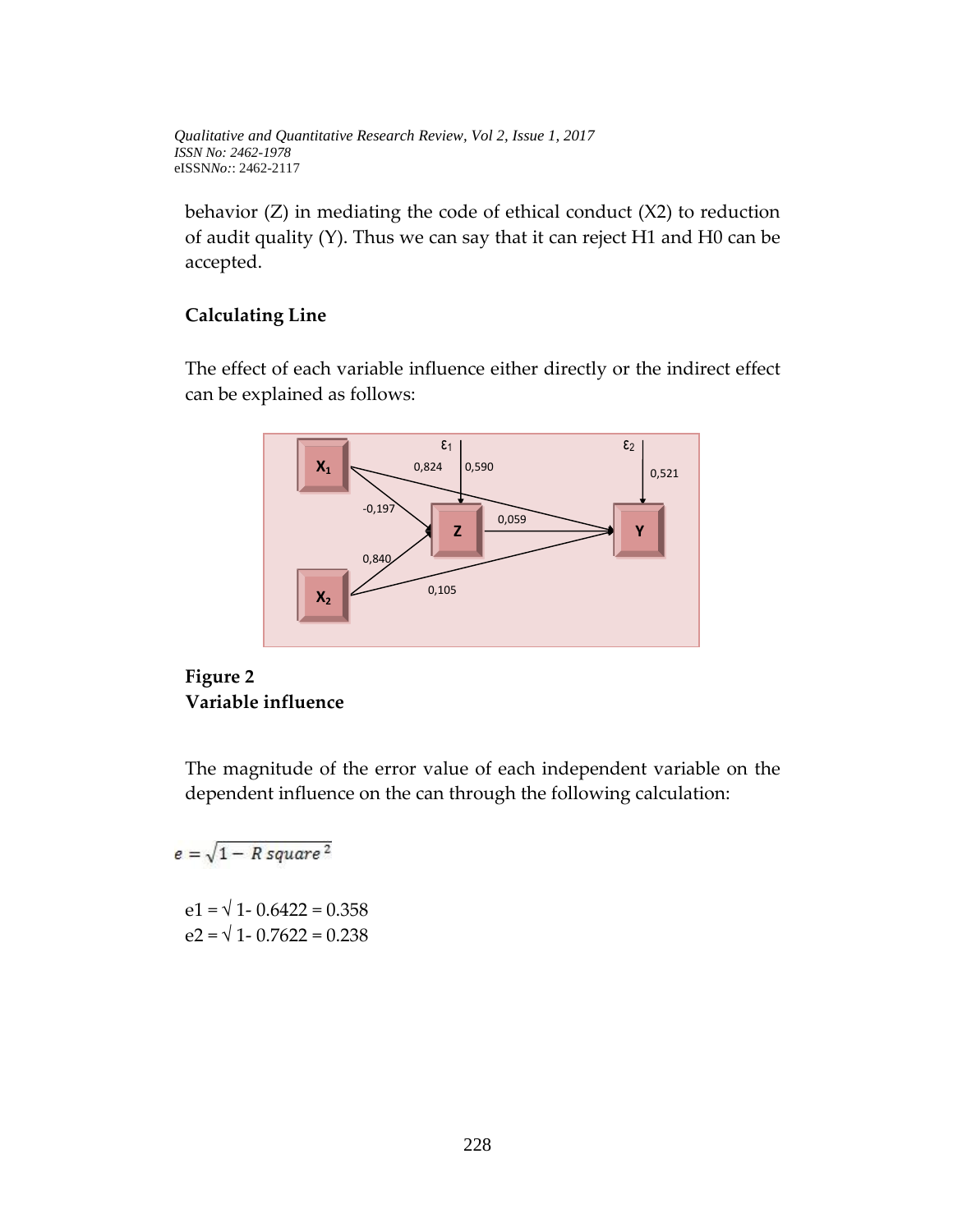#### **Direct Impact**

# **Table 6. Direct Effect**

| <b>PENGARUH</b>         | SC. BETA (Koefisien Jalur) |
|-------------------------|----------------------------|
|                         |                            |
| Effect of $X_1$ for Z   | $-0,197$                   |
| Effect of $X_2$ for Z   | 0,840                      |
| Effect of $X_1$ for $Y$ | 0,824                      |
| Effect of $X_2$ for $Y$ | 0,105                      |
| Effect of Z for Y       |                            |

- 1. The magnitude of the effect of variable locus of control (X1) to dysfunctional behavior (Z) directly at -0.197.
- 2. The magnitude of the effect of variable code of ethical conduct (X2) on dysfunctional behavior (Z) directly by 0.840.
- 3. The magnitude of the effect of variable locus of control (X1) to the reduction of audit quality (Y) directly by 0.824.
- 4. The magnitude of the effect of variable code of ethical conduct  $(X2)$  to the reduction of audit quality  $(Y)$  directly by 0.105.
- 5. The amount of influence dysfunctional behavioral variables (Z) to the reduction of audit quality (Y) directly by 0.059.

#### **Indirect Effect**

1. Locus of Control (X1) to the reduction of audit quality (Y) through dysfunctional behaviors (Z) as an intervening variable =  $-0.197 \times 0.059 = -0.012$ .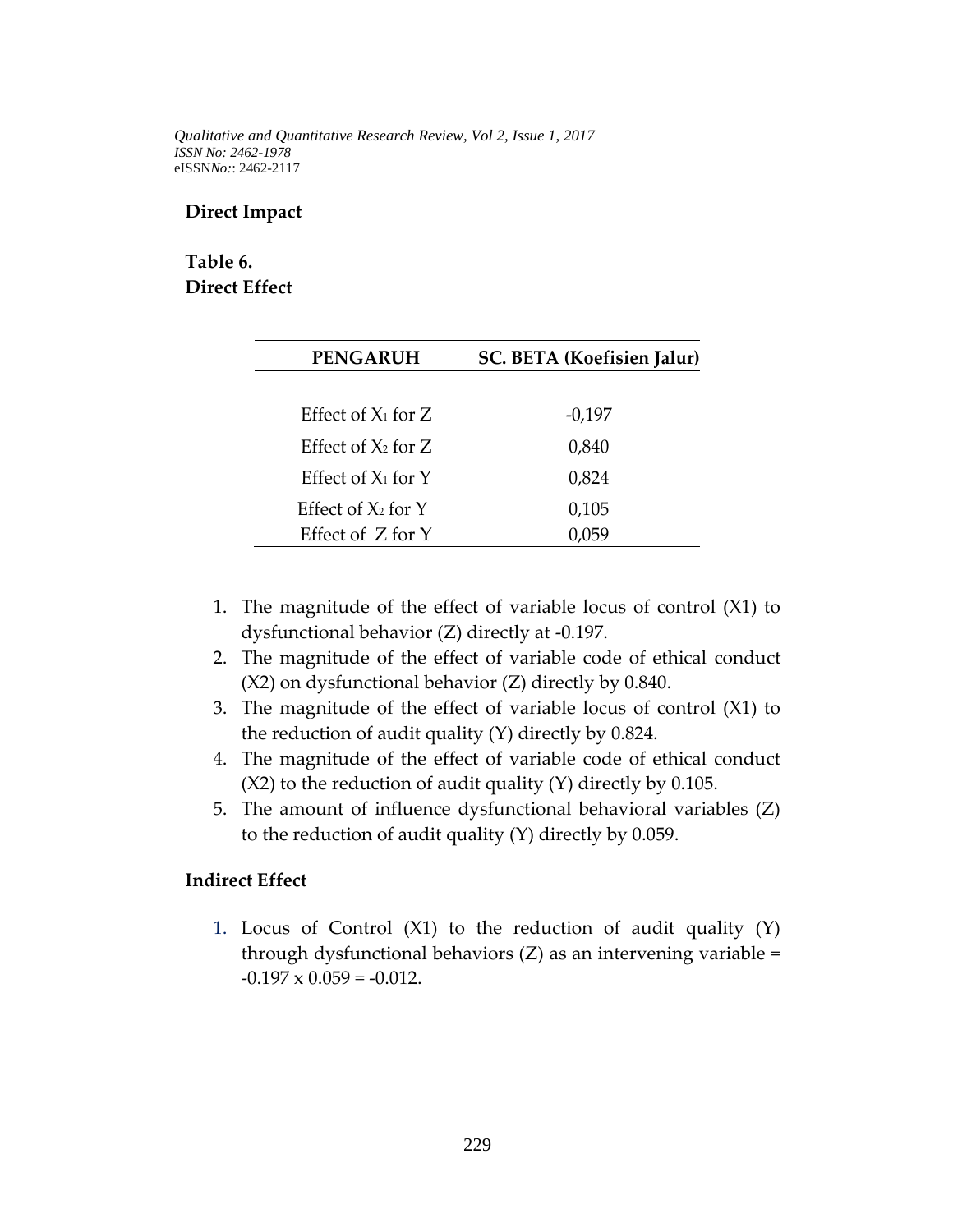2. Code of ethical conduct  $(X2)$  to the reduction of audit quality  $(Y)$ through dysfunctional behavior as an intervening variable =  $0.840 \times 0.059 = 0.049$ .

## **DISCUSSION**

## **Influence of Locus of Control (X1) To Dysfunctional Behavior (Z)**

The test on locus of control (X1) to dysfunctional behavior (Y) shows the results as insignificant effect. This implies that the locus of control does not directly affect the dysfunctional behavior. This may be because the locus of control which appears within the individual is internal locus of control, which can motivate the auditor to work better so as to improve the quality of audits.

Locus of control has a role in reducing dysfunctional behavior auditor. Locus of control is different to reflect the diverse personal and different performance. Internal locus of control is liable to be successful in a career rather than external. They appear to have higher levels of work, promotion of faster and get more money. External locus of control is proportional to the acceptance of dysfunctional audit behavior. Auditors who are inclined to external locus of control will be more tolerate / accept the audit dysfunctional behavior.

The results of this study support the research Maryanti (2005) which states that the locus of control did not significantly influence the dysfunctional behavior of auditors and Dlefcourt (1982) states individuals with an internal locus of control believe that the success in life is within their control.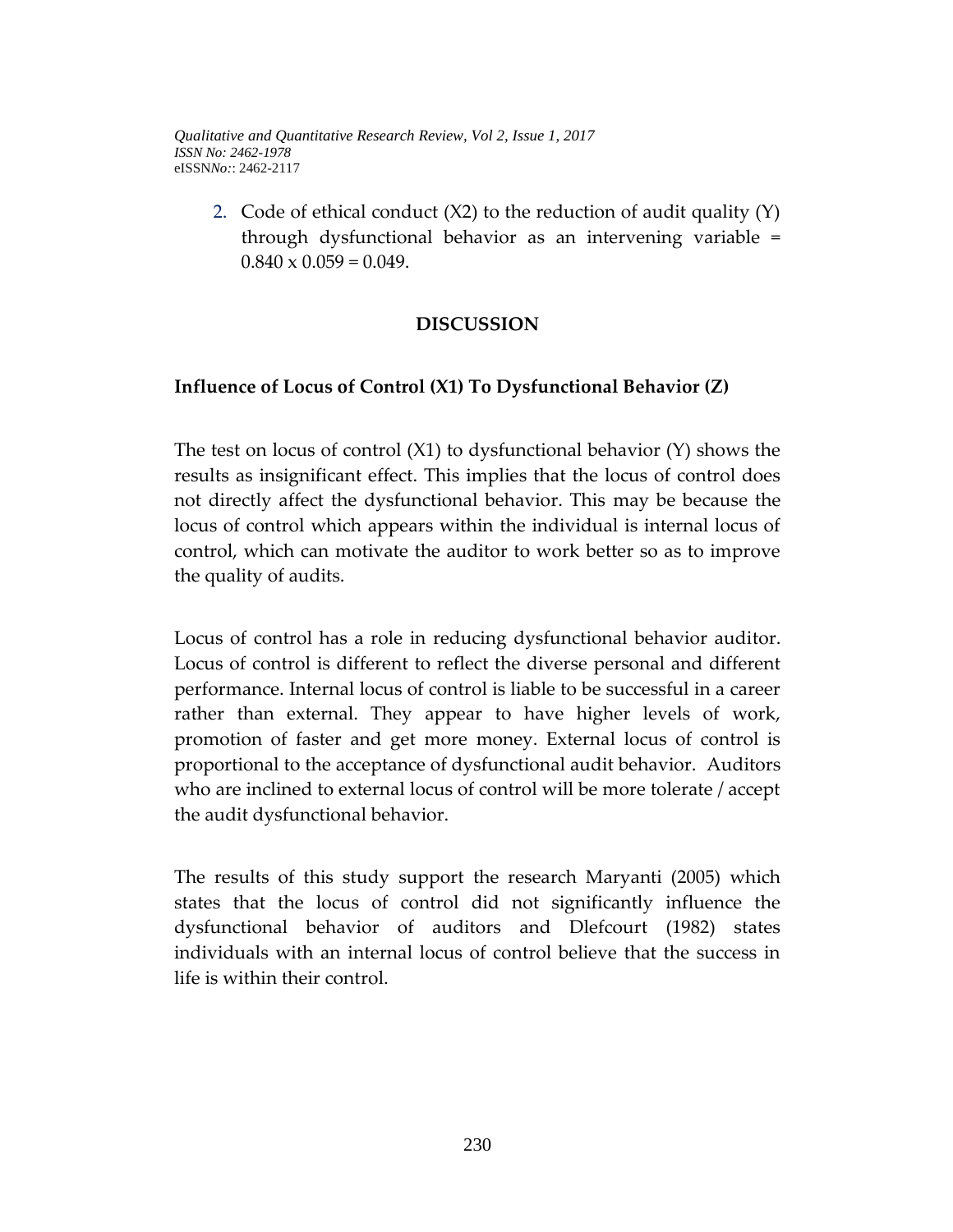### **Influence of the Code of Ethical Conduct (X2) To Dysfunctional Behavior (Z)**

The results are the direct testing of the code of ethical conduct (X2) on dysfunctional behavior (Y) shows significant influence. This means that the variable code of ethical conduct that is known by the auditor is incapable enough to prevent dysfunctional behavior. Although the code of ethical conduct is established by the Indonesian Institute of Accountants, that one auditor is expected follow, however does not stretch any effect to the reduction fraud among auditors.

An auditor should have good ethics in performing his duties. According to Harahap (2011: 17), ethics is the discipline that comes from the philosophy those talks about values and moral norms of behavior leads people in his life. Virtuous behavior is a necessity in a profession. While according to Haryono (2005: 28) Professional ethics cover the behavior of those professionals who designed both for practical purposes and for idealistic purposes. Similarly, the public accounting profession, the code of ethics of public accountants assigned to regulate the conduct of auditors in their work. Without ethics, the accounting profession will not be there for the accounting functions is a provider of information for business decision-making process of the business.

By upholding the code of ethical conduct expected no fraud among public accountants, so as to take a decision that actually audited in accordance with the financial statements presented by the company. Thus, an understanding of professional ethics public accountant has an obligation to avoid the occurrence of dysfunctional behavior auditor. This is not in conformity with the results of research conducted by Nyoman (2014) that the code of professional conduct negatively affects the auditor dysfunctional behavior.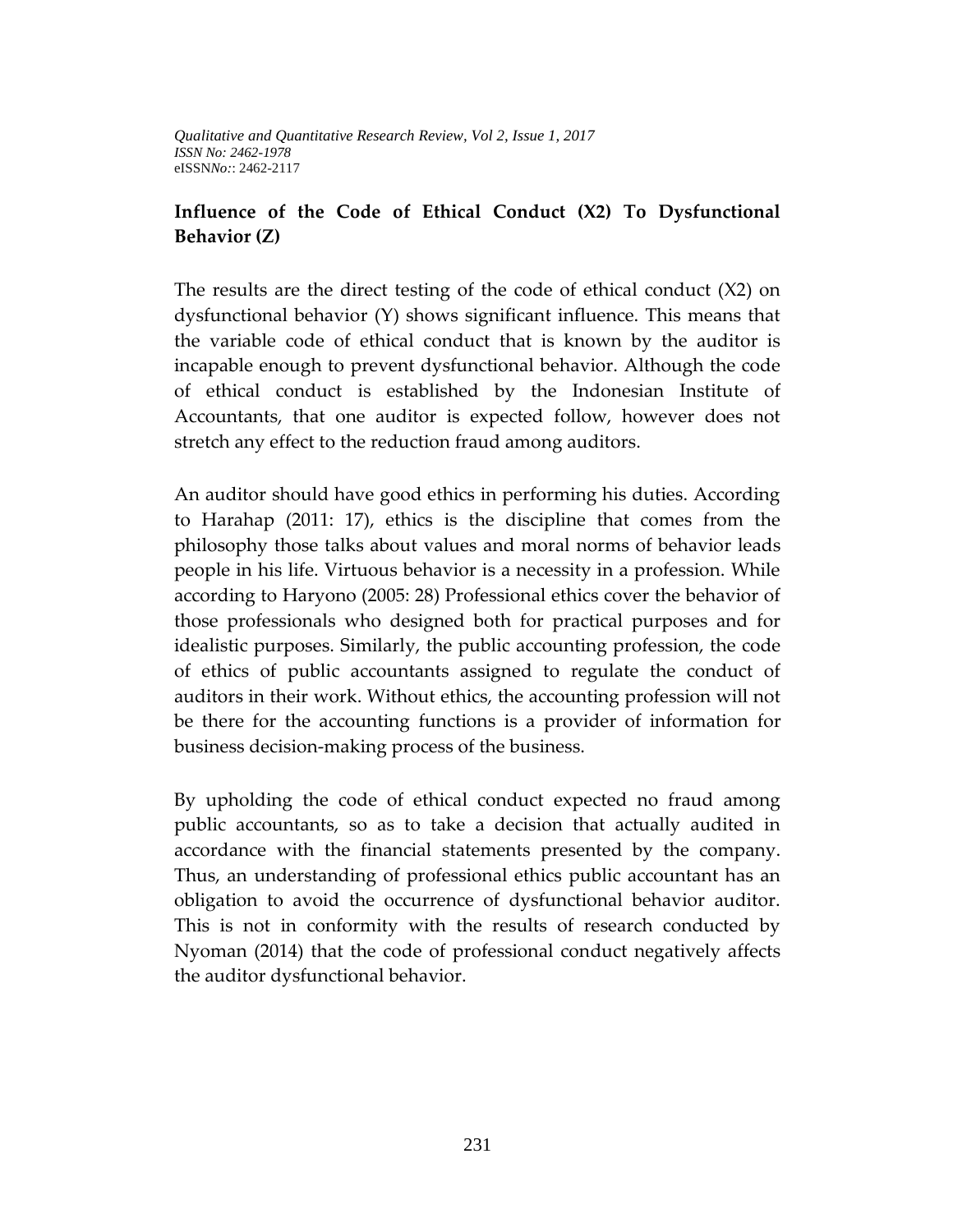#### **Effect of Moral Literacy (X1) on the Reduction of Quality Audit (Y)**

The results of this study showed a positive and significant relationship between moral literacy (X1) and the reduction of audit quality (Y). This means that the moral literacy is incapacitated to prevent the reduction of audit quality. This occurs because of the moral literacy that dominates the personality of an auditor that the individual believes that the events of his life are beyond its control. The auditor believes that his life is influenced by fate, luck and chance and trusts, the forces outside himself. So there wants to compromise reduction in audit quality.

Some previous studies indicate that an external locus of control has a positive effect on the acceptance of dysfunctional behavior audit and there is tendency to conduct audit quality reduction (Wijayanti 2007; Silabanan, 2009). The phenomenon of audit quality reduction behaviors (Reduced Audit Quality / RAQ behaviors) is also increasingly occur. This raises a lot of attention to how the auditor Reduction of audit quality is described as "a reduction in the quality of the audit carried out deliberately by the Auditor" Suryanita (2006). Event audit quality reduction that occurs during this time one of them is not all procedures required audit, this action may affect the auditor's opinion is issued.

# **Influence of the Code of Ethical Conduct (X2) on the Reduction of Quality Audit (Y)**

The results of this study showed that there is an insignificant relationship between code of ethical conduct (X1) and the reduction of audit quality (Y). Which means that the code of ethical conduct that is owned by the auditor to reduce audit quality reduction. Code of ethical conduct is implemented in the time of the audit on the audit tasks run in accordance with the rules established by the Indonesian Institute of Accountants.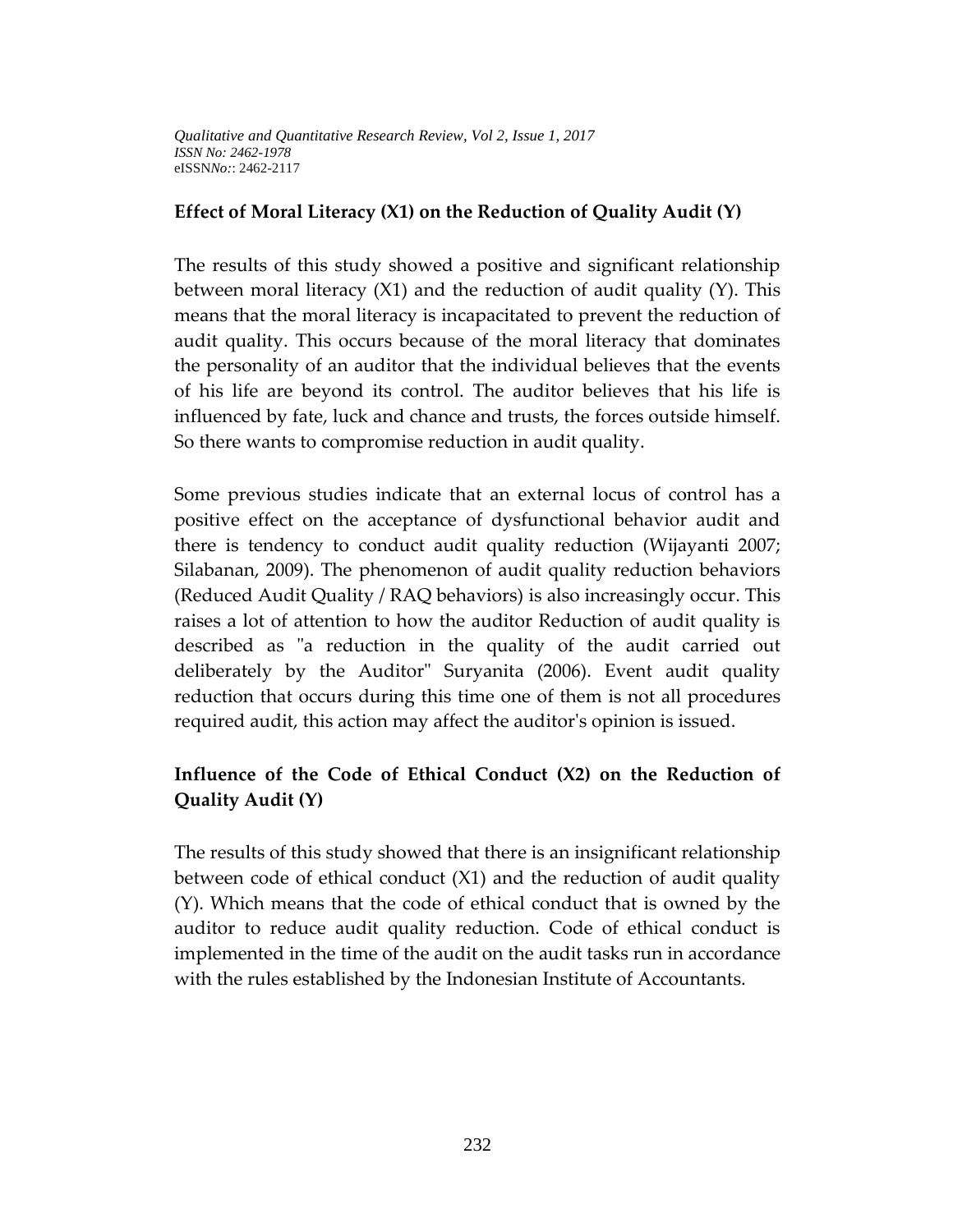Reduction of audit quality (RKA), also called "irregular auditing practice" (Willet and Page, 1996) in the auditing literature, is evidenced that the implementation of audit procedures in accordance with the audit program is not always their duties of auditors. Such actions directly decrease the quality of the audit because the auditor has chosen not to implement all phases of the audit program carefully and thoroughly. In the literature auditing, actions such as those mentioned above are classified as behavioral RKA (Pierce and Sweeney 2004). Thus the evidence gathered during the audit will be unreliable, incorrect or inadequate in quality and quantity. Such evidence does not have jurisdiction enough as a reasonable basis for the auditor in detecting errors and irregularities were adrift on the audited financial statements.

Results of research conducted by Suryanita et al (2006) on these behaviors indicate that a dilemma is there between cost (the cost inherent in the audit process) and quality, faced by auditors in the audit environment. On one hand, the auditor must meet professional standards that drive them to achieve audit quality at a high level, but on the other hand, auditor's face barriers cost / cost that makes them to have a tendency to degrade the quality of the audit. In line with research conducted by Herningsih (2001) found that lately the demands of cost efficiency and time lead to time pressure in the audit.

# **Influence of Dysfunctional Behavior (Z) on the Reduction of Quality Audit (Y)**

The results of this study showed that there is an insignificant relationship between dysfunctional behavior (Z) and the reduction of audit quality (Y). This indicates that the presence of dysfunctional behavior has a negative effect on audit quality reduction.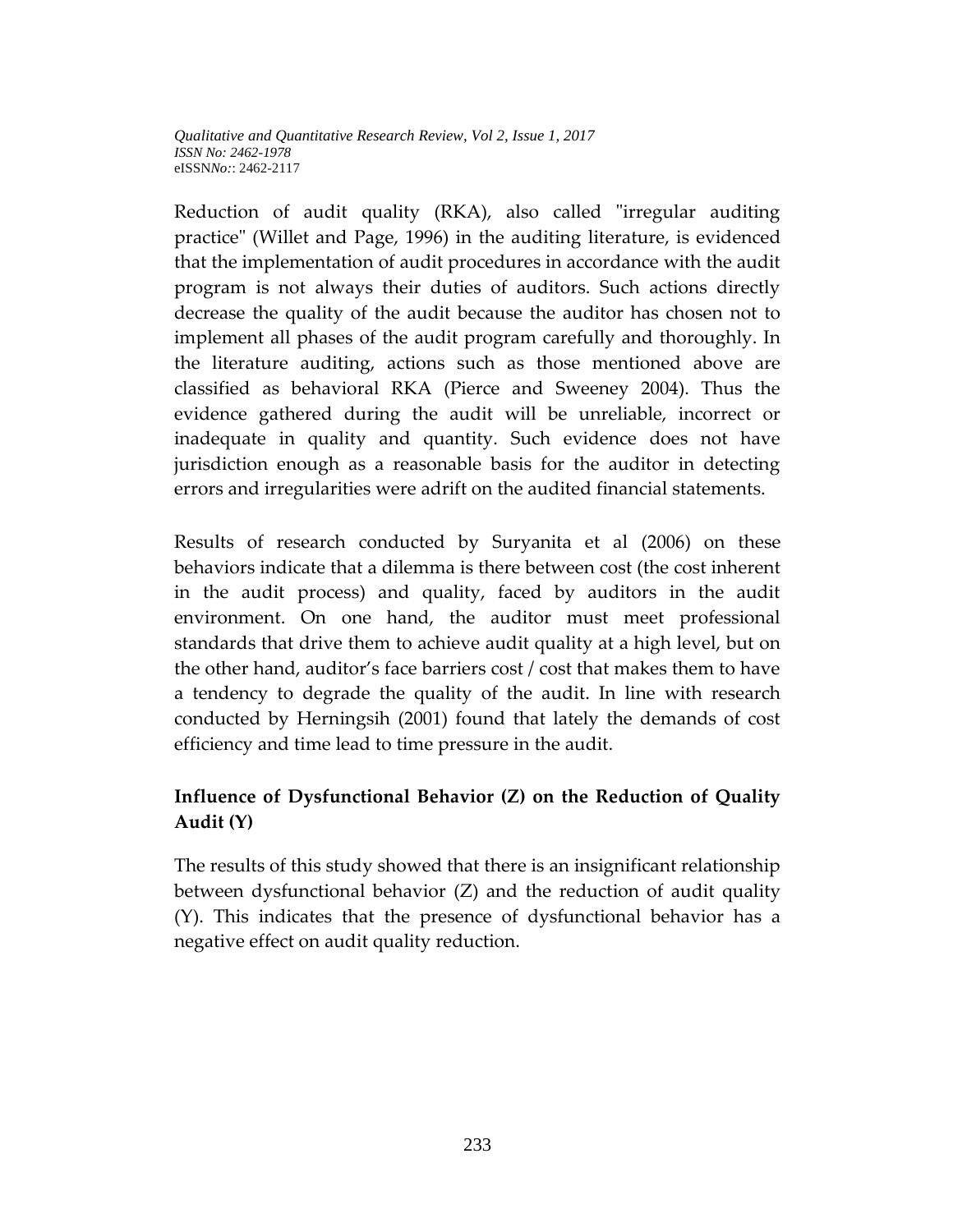This study shows that the higher the auditor dysfunctional behavior towards the reduction of the quality of their audit, there is time pressure and the pressure of budget, which lets the auditor degrade the quality of the audit

The results are consistent with previous studies conducted Suryanita, et al (2006) which states that the time pressure affects the premature termination on audit procedures. Higher the pressure of time given, the higher will be the likelihood of premature termination auditor on the audit procedures that lead to auditing quality reduction behavior and cause deterioration in the quality of audits. This study is also consistent with studies conducted (Qurrahman, 2012) that the time pressure affects the premature termination on audit procedures that gave rise to the audit quality reduction behavior. Such actions can directly affect the quality of the audit reports produced by the auditor, if one of the steps in the audit procedure is eliminated, then, the possibility of the auditor made the wrong judgment will cause the higher the audit quality decreases.

#### **IMPLICATIONS**

Practical, results of this study ensure benefits to the leadership of the firm in evaluating policies to create a conductive working environment for auditors in performing their duties. Work environment in the execution of tasks to mitigate the possibility of dysfunctional audit the auditor performs actions in the implementation of the audit program, and the next turn can improve the quality of audits produced KAP. Specifically, the empirical evidence of this study is expected to be useful as an input to the leadership of the firm in making decisions in areas such as establish internal control systems auditor's evaluation of personal performance, recruitment of new auditors, professional development programs, and dissemination of the values of ethics and professional purposes.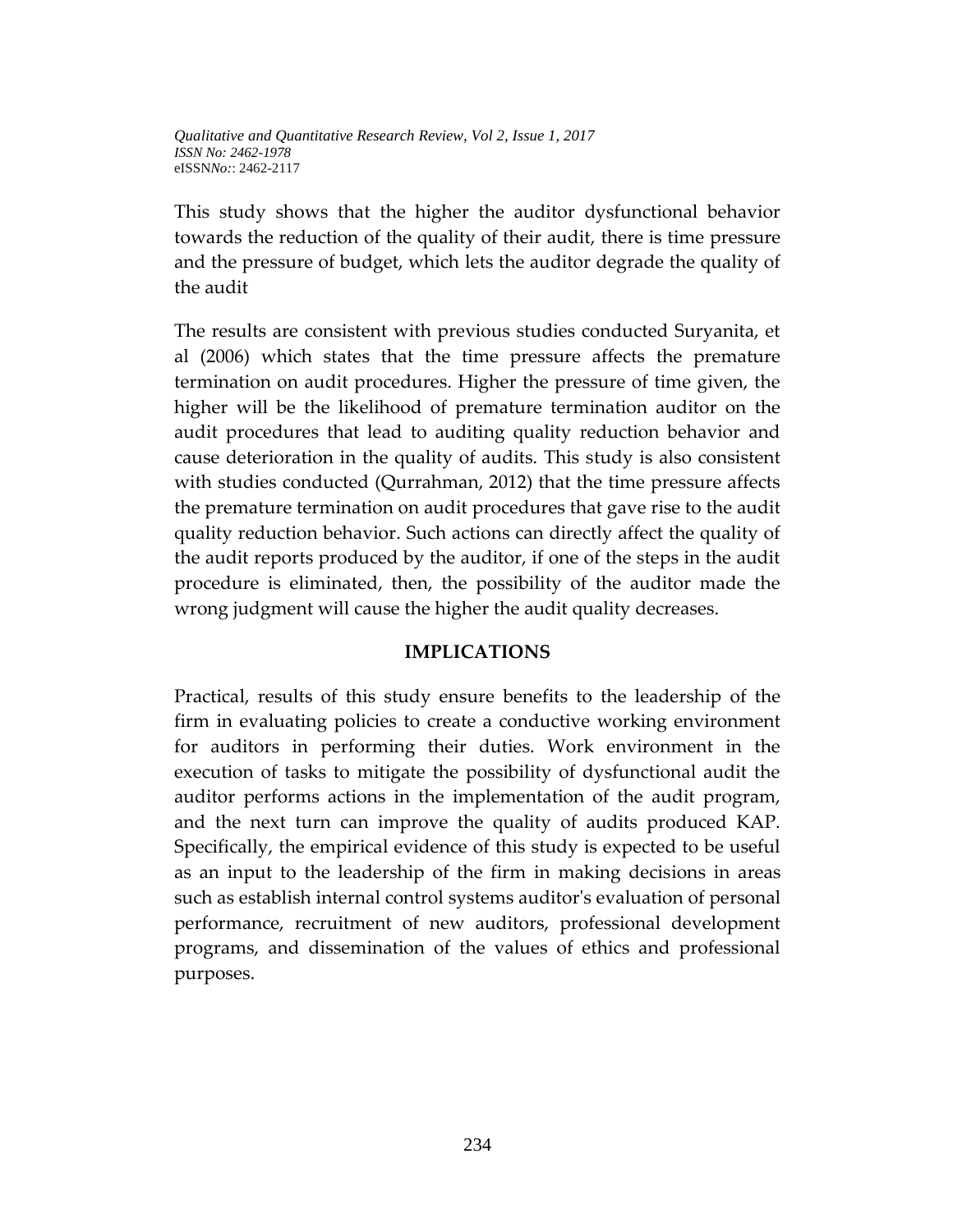Theoretically, results of this study the behavioral accounting literature, especially the study of factors that influence the auditor's decision dysfunctional audit actions in the implementation of the audit program. Specifically, the results of this study are called upon to provide empirical evidence of the influence of the individual characteristics of auditors that locus of control and a code of conduct against ethical dysfunctional audit behavior.

#### **CONCLUSION**

The study extends following findings based on the research questions posed by the investigator. Based on the formulation of the problem, hypothesis, as well as the analysis and discussion of the research results, it can be concluded that: there is a negative influence on the locus of control of the dysfunctional audit behavior on the auditor in public accounting firm in Makassar; there is a positive impact on a code of ethical conduct to dysfunctional audit behavior on the auditor in public accounting firm in Makassar; there is a positive influence on the locus of control for the reduction of the quality audit at the auditor in public accounting firm in Makassar; there is a negative influence on the code of ethical conduct of the audit of the auditor quality reduction in the public accounting firm in Makassar and there is a negative influence on the behavior of dysfunctional audit the reduction of audit quality in an auditor in public accounting firm in Makassar.

#### **SUGGESTIONS**

Further research is expected to expand the research object and not only in the public accounting firms in Makassar but it can be applied on BPKP government auditors, government auditors at BPK (Supreme Audit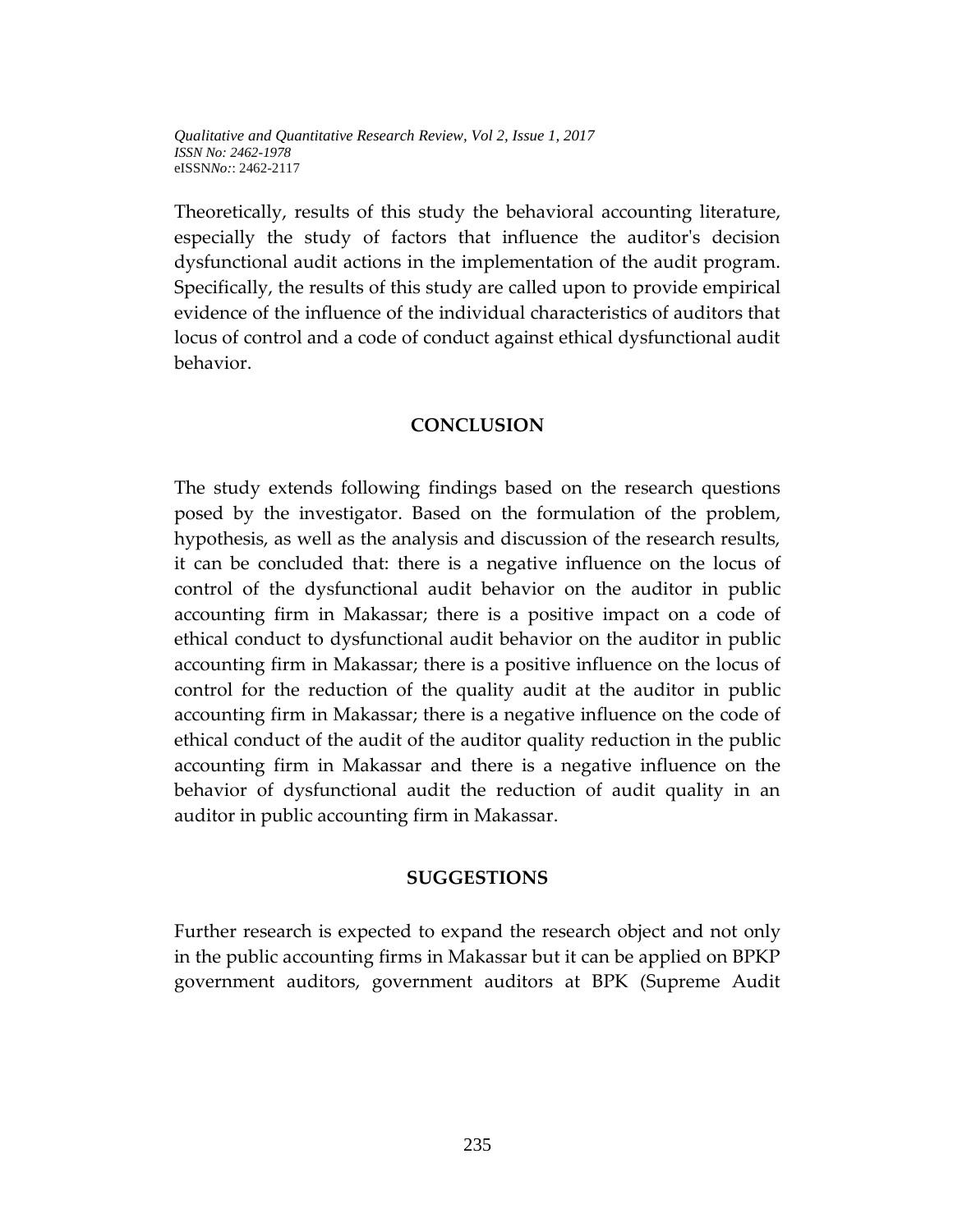Agency), the Inspectorate of State, or Provincial Inspectorate in Makassar. For auditors who will carry out the task should get ample time to complete the work and moved away from the obstacles of time pressure to finish the job. For further research can incorporate other personal variables on the behavior of dysfunctional audit as auditors spiritual, emotional intelligence, job stress or leadership style.

### **REFERENCES**

- Allen, T. D. (2001). Family-supportive work environments: The role of organizational perceptions. *Journal of Vocational Behavior, 58*, 414- 435.
- Beu, D., & Buckley, M.R. (2001). The hypothesized Relationship Between Accountability and Ethical Behavior. *Journal of Business Ethics, 34*, 57-73.
- Cohen, J.R., Lourie, W., Pant., & David J.S., (1996). Measuring the ethical awareness and ethical orientation of Canadian auditors. *Behavioral Research in Accounting* (Supplement): 98-199.
- Davis, W. L., & Davis D. E., (1972). Internal-External Control and Attribution of Responsibility for Success and Failure, *Journal of Personality, 40*, 123-136.
- Donelly, Gibson, Ivancevich, & Konopaske, (2003). *Organizations: Behavior, Structure, Processes. Seventh Editions, Mc Graw Hill Companies*: New York.
- Ghozali., & Ivan Aries Imam Setiawan (2006). *Accounting of Behavioral: Concepts and Empirical Studies Accountant Behavior.* Semarang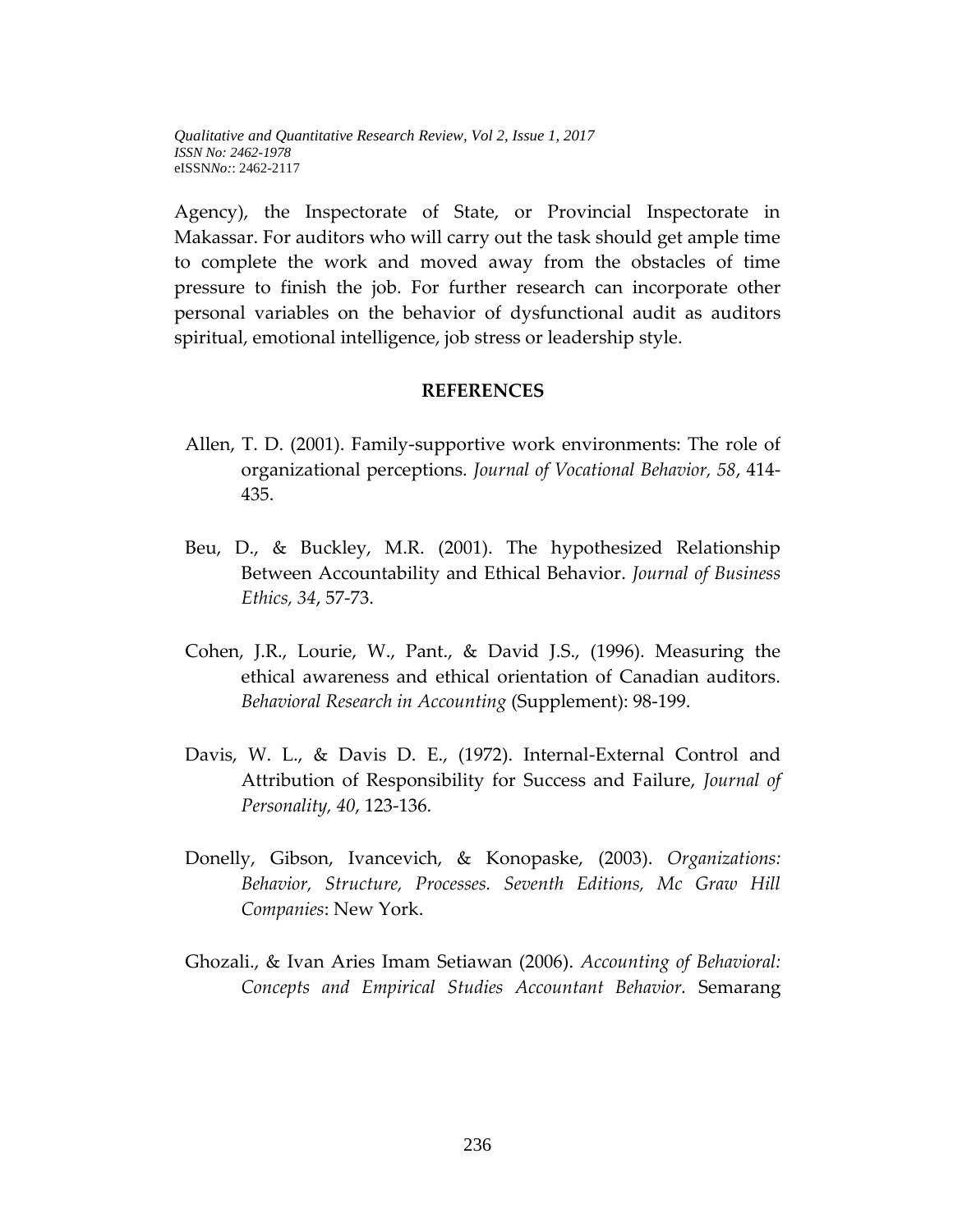(Accounting Kperilakuan: Concepts and Empirical Study of Behavior Accountant. Semarang): Publisher of Diponegoro University (Universitas Diponegoro Publisher Agency).

- Irawati, Y., Petrolina, A.T., & Mukhlasin, (2005). Personal Characteristics Relations Auditor against Acceptance Rate Deviation Behavior In Audit. *Accounting National Symposium* VIII in Solo.
- Irianto, J. (2001). The *Themes Principal Human Resources*. Insan Cendikia. Jakarta
- Lefcourt, H. (1982). Locus *of Control: Current Trends in Theory and Research*. Second Edition, Hillsdale, NJ: Lawrence Erlbaum.
- Lightner, S.S., Adams, S, & Lightner, K. (1982). The Influence of Situational Variables Ethical Theory and Expectancy on Accountant's underreporting Behavior. Auditing*: Journal of Practice and Theory, 2,* 1-12.
- Malone, C.F., & Robert, R. W. (1996). Factors Associated With the Incidence of Reduced Audit Quality Behavior. Auditing: *A Journal of Practice and Theory. 15*(2), 49-64.
- Maryanti, P, (2005). Revenue Analysis Audit Auditor Top Dysfunctional Behavior: Approaches Individual Characteristics Auditor (Empirical Study on Public Accounting Firm in Java). *Journal of Management Accounting and Information Systems, 5*(2). 213-225.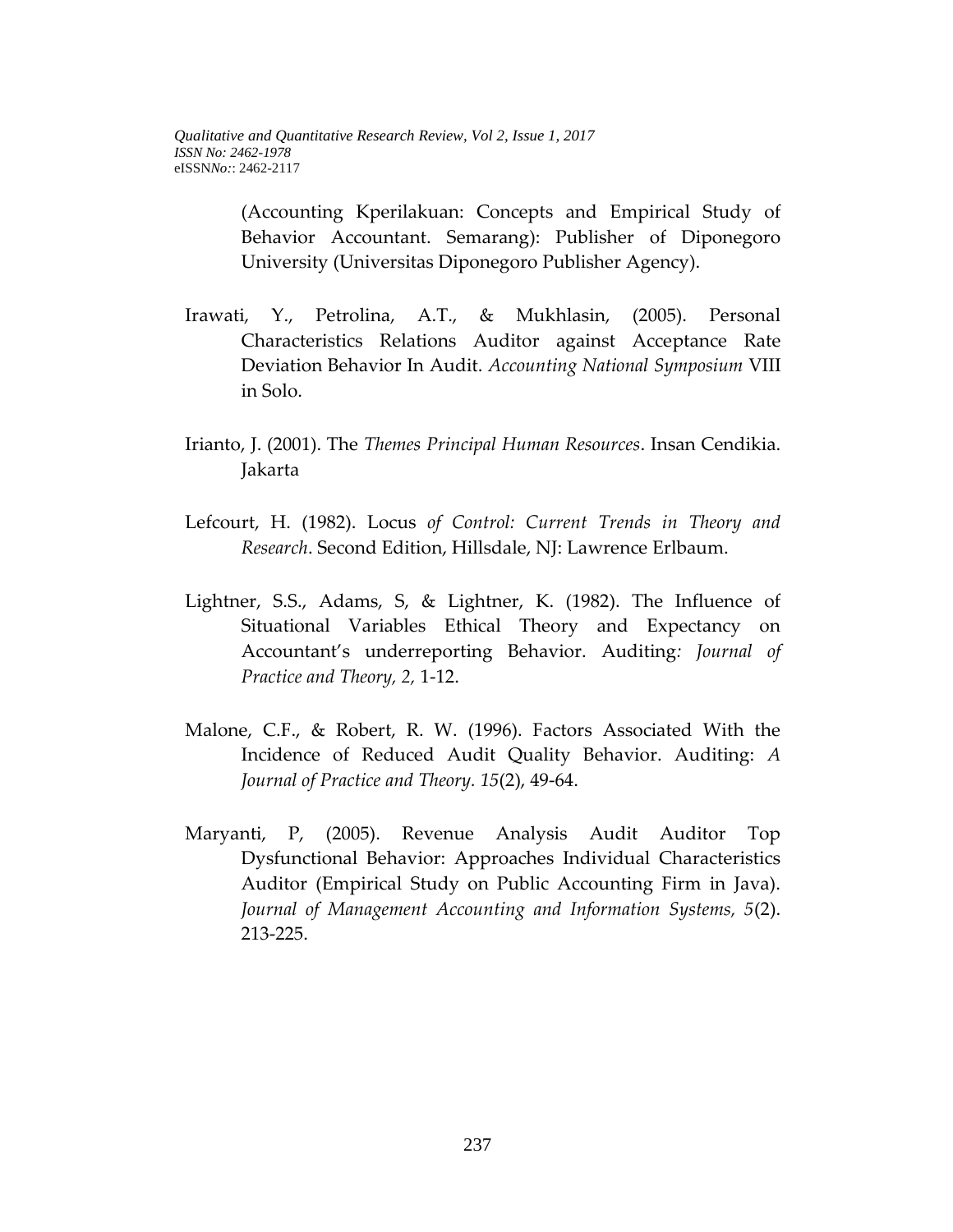- McNair, C.J. (1991). Proper compromises: The Management Control Dilemma in Public Accounting and Its Impact on the Auditor Behavior. *Accounting, Organizations and Society,16*(7), 635-653.
- Otley, D. T., & Pierce, B. J. (1996). The Operation of Control System in Large Audit Firms. Auditing: *A Journal of Practice and Theory. 15*(2).
- Pierce, B., & Sweeney, B. (2004). Cost-Quality Conflict in Audit Firms: An Empirical Investigation. *European Accounting Review. 13*(1), 415-441.
- Ress, D. W., & Cooper, C. L. (1992). The Occupational Stress Indicator locus of control scale: Should this be regarded as a state rather than the trait measure? *Work & Stress, 6*(1), 45-48.
- Robert F. C., & Woodrow R. D., (1994). Ethical Decision Making: A Review of the Empirical Literature, *Journal of Business Ethics 13*, 205-221, 1994
- Rotter, J.B. (1966). Generalized expectancies for internal versus external control of reinforcement. *Psychological Monographs, 80*(1), (Whole No. 609).
- Shapeero, M., Koh, H.C., & Killough, L.N. (2003). Underreporting and Premature Sign-off in Public Accounting . *Managerial Auditing Journal . 18*(6/7), 478-489.
- Smith, W. R., Hutton, M. R., & Jordan, C. E. (1996). Underreporting of Time: Accountants are Doing It More and Enjoying It Less. *The CPA Journal, 66*(10), 67-70.